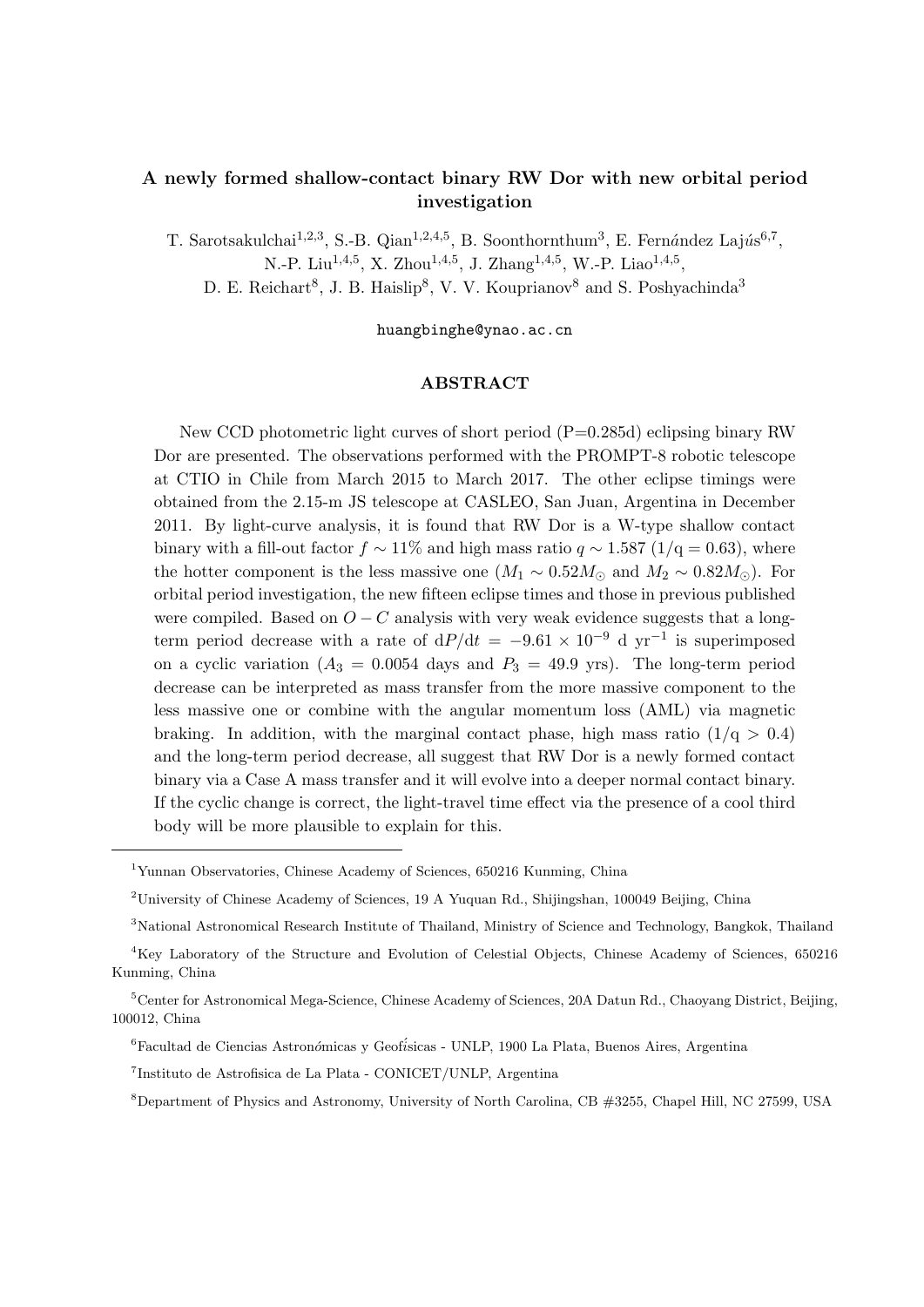*Subject headings:* binaries: close - binaries: eclipsing - stars: evolution - stars: individual (RW Dor)

#### **1. Introduction**

RW Dor (HD 269320, HIP 24763) is an important binary for studying the formation and evolution at the beginning or newly formed contact binary after the common convective envelope has been formed and in transition either from detached or semi-detached to the contact phase. The system is a short-period W UMa-type binary with an orbital period of 0.285 days. A new period distribution for EW-type contact binaries was recently given by Qian et al. (2017). It was shown that the peak of the period distribution for this type of binary is near 0.29 days. This indicates that RW Dor is a typical W UMa-type contact binary. The system is near the Large Magellanic Cloud (LMC), but not a member of LMC as pointed out by Russo et al. (1984) and Marino et al. (2007). RW Dor was discovered as a variable star by Leavitt (1908) and later classified as a W UMa-type eclipsing binary by Hertzsprung (1925). The first spectral classification of the variable was made by Cannon (1921) who gave a spectral type of K5. This was subsequently confirmed by McLaughlin (1927) who also classified the system as a late-type eclipsing binary with the same spectral type.

The first photographic times of light minimum were reported by Hertzsprung (1928), who gave an orbital period of 0.143 days. Later, a lot of eclipse times were obtained by many authors (e.g. Russo et al. 1984; Marton et al. 1989; Kaluzny & Caillault 1989; Ogloza & Zakrzewski 2004; Marino et al. 2007) and the linear ephemeris of the binary was also corrected. The complete light curves were analysed with Wilson-Devinney method (Wilson & Devinney 1971) by Marton et al. (1989) and Kaluzny & Caillault (1989) who determined photometric elements independently. Those solutions indicated that RW Dor belongs to a W-subtype contact binary with components are not in poor thermal contact which predicted by the thermal relaxation oscillations theory (Lucy & Wilson 1979). Additionally, it was found that the light curves of RW Dor exhibited a significant difference in depths of the minima and showed variation. Marton et al. (1989) explained the asymmetry in the light curves as a hot spot on the cooler and more massive component located near the neck connecting the stars, while Kaluzny & Caillault (1989) reported that their light curves were only marginally asymmetric and did not show any scatter more than the observational errors.

The first radial-velocity measurements of RW Dor were published by Hilditch et al. (1992) with the 3.9-m telescope of Anglo-Australian Observatory. They found that RW Dor was composed of two K1 type stars and determined a spectroscopic mass ratio of  $q_{sp} = 0.68$ . By combining the photometric solutions given by Kaluzny & Caillault (1989), Hilditch et al. (1992) derived absolute parameters of the binary system. They confirmed that RW Dor is a W-subtype contact binary. The other radial-velocity curves were obtained by Duerbeck & Rucinski (2007) who determined a spectroscopic mass ratio of  $q_{sp} = 0.63$ . This is close to that derived by Hilditch et al. (1992). However, they found  $V_0 = 25$  km/s that is quite smaller than the one  $(V_0 = 66.5$  km/s) given by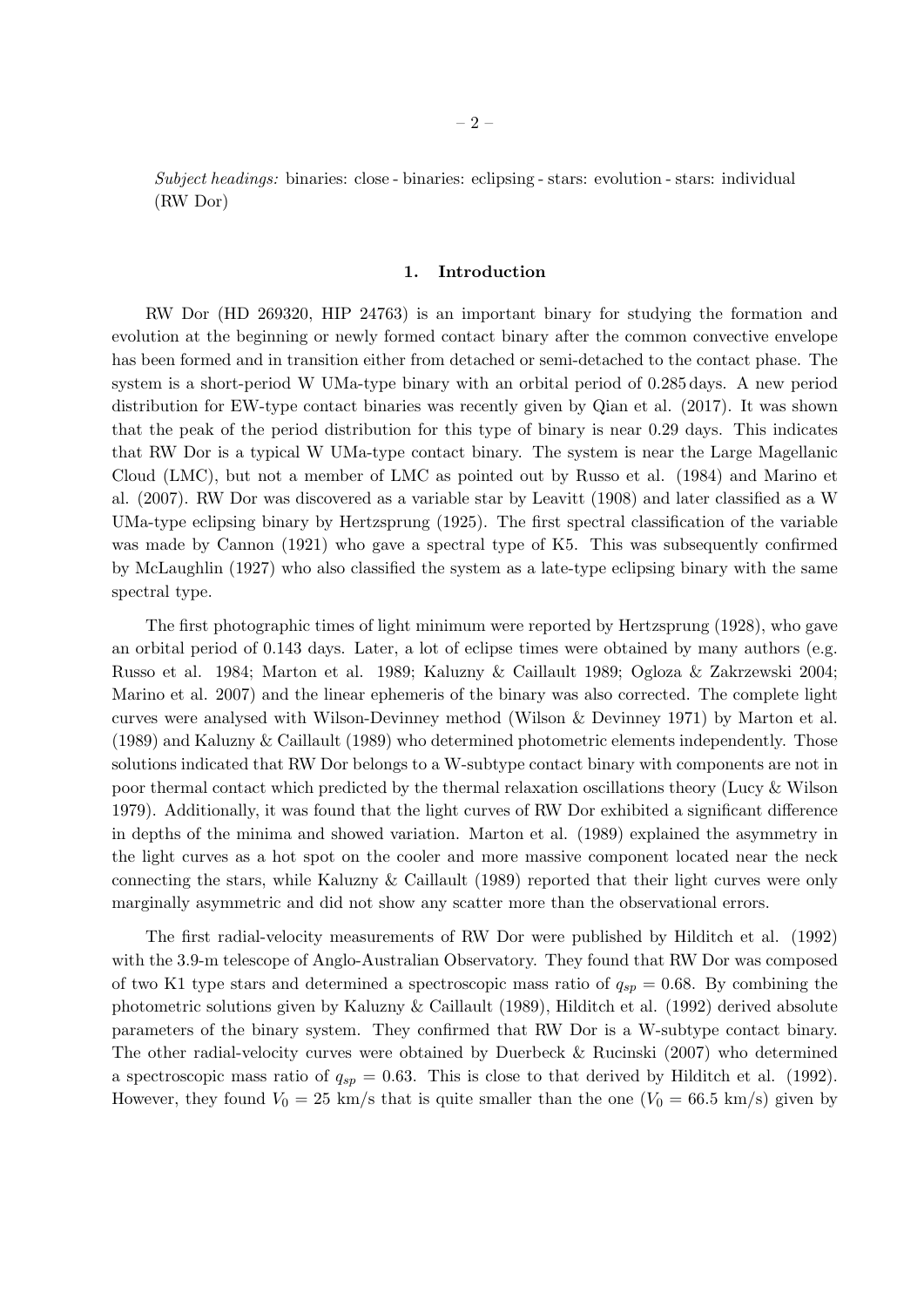Hilditch et al. (1992). Marino et al. (2007) reported that some light curves of RW Dor exhibited asymmetry, which were similar to the results published by Marton et al. (1989). They also recomputed the spectroscopic mass ratio by using the radial velocities given by Hilditch et al. (1992) and Duerbeck & Rucinski (2007). All eclipse times were also re-analyzed and they found a secular decrease in orbital period with a rate of  $\Delta P/P \sim -6.3 \times 10^{-11}$ . However, no light curve variation and third light in the system were found in recent publication (e.g. Deb & Singh 2011).

In this paper, we examine the variations of the light curve and determine new photometric solutions based on our CCD observations. Then, we compare our results to those from the other investigators. The orbital period changes are re-investigated with new eclipse times together with the others collected from the literature. Finally, the formation and the evolutionary state of the system, as well as the probability of the additional companion orbiting around the contact binary are all discussed.

### **2. CCD photometric observations**

The first observations in V-band with two new times of light minimum were obtained by using the 2.15-m "Jorge Sahade" (JS) telescope at Complejo Astronomico El Leoncito (CASLEO), San Juan, Argentina during 9, 11 and 13 December 2011. During the observations, a VersArray 1300B camera was attached to the 2.15-m telescope with exposure 1095, 1300 and 1000 images for 2011 December 9, 11 and 13, respectively. The second observations in  $BV(RI)_{C}$  bands were obtained from March 2015 to March 2017 by using the back illuminated Apogee F42 2048*×*2048 CCD photometric system, attached to the 0.60-m Cassegrain reflecting telescope of PROMPT-8<sup>1</sup> robotic telescope, which is located at the Cerro Tololo Inter-American Observatory (CTIO) in Chile. The web-based SKYNET client allowed us to request and retrieve image remotely via the internet. It also provided nightly calibration images, including bias, dark, and flat-field images (Layden & Broderick 2010). The CCD reduction and aperture photometry were done with standard

Table 1: Coordinates of RW Dor, the comparison and the check stars.

| Targets        | <b>Names</b>      | $\alpha_{2000}$                    | $^{02000}$                                  |          |       |          |        |        |
|----------------|-------------------|------------------------------------|---------------------------------------------|----------|-------|----------|--------|--------|
| Variable star  | RW Dor            | $0.5^{h}18^{m}32^{s}5$             | $-68^{\circ}13'32''.7$                      | $-11.16$ | 8.66  | 9.282    | 8.781  | 8.709  |
| The comparison | GSC0916200441     | $0.5^{h}18^{m}43^{s}6$             | $-68^{\circ}07'33''.7$                      | 12.25    | 11.89 | - 11.916 | 11.859 | 11.863 |
| The check      | J05175264-6813241 | $05^{\rm h}17^{\rm m}52^{\rm s}.6$ | $-68^{\circ}13^{\prime}24^{\prime\prime}.1$ | 12.33    | 11.27 | 10.782   | 10.285 | 10.169 |

<sup>1</sup>PROMPT-8 is the Thai Southern Hemisphere Telescope (TST), operated in collaboration between National Astronomical Research Institute of Thailand (NARIT) and the University of North Carolina (UNC) at Chapel Hill in a part of the UNC-led PROMPT project, http://skynet.unc.edu.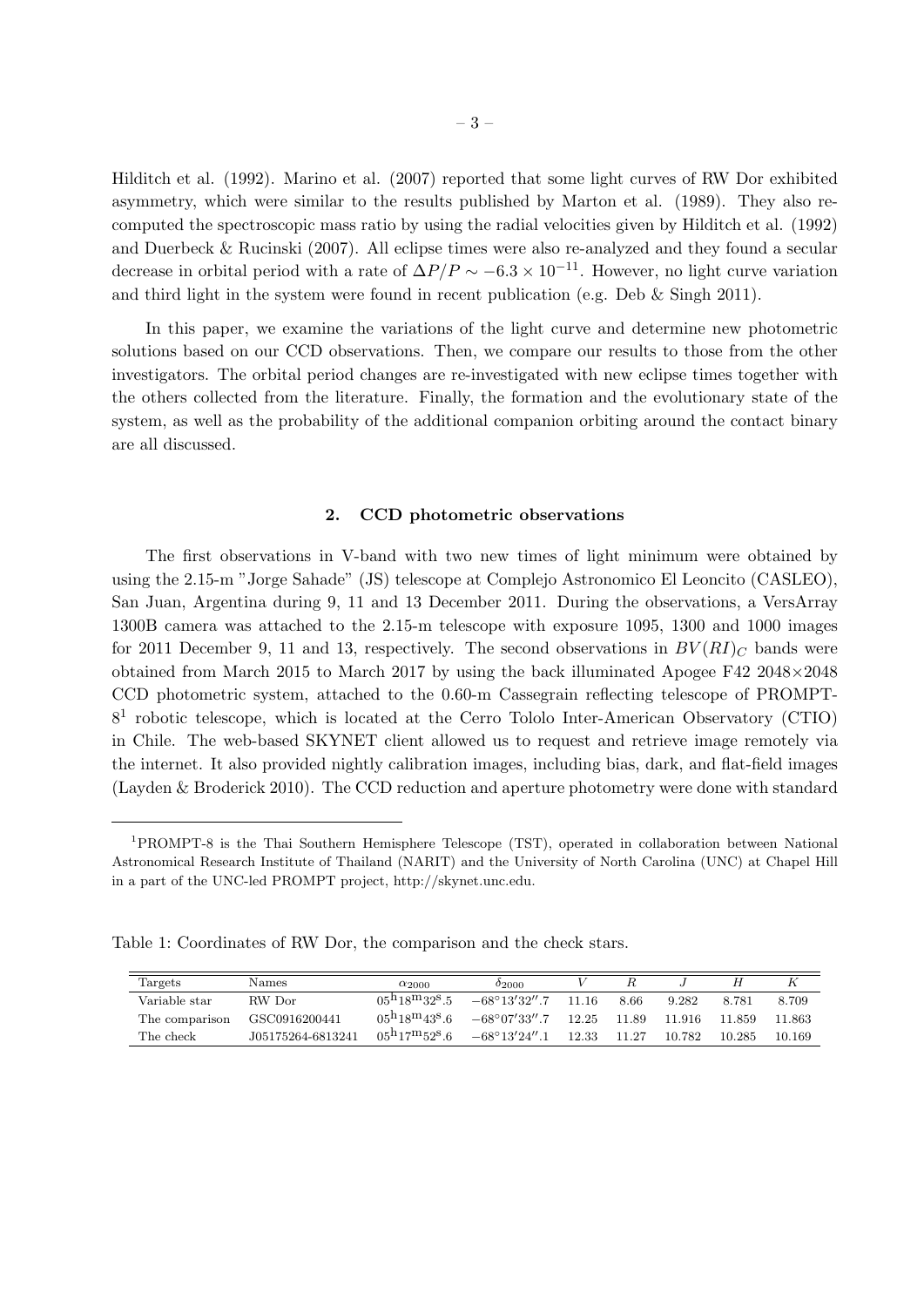

Fig. 1.— The two sets for second observation with complete light curves in *B, V, Rc, I<sup>c</sup>* bands were obtained with the 0.6-m telescope at CTIO during November 2016 (dark triangles) and March 2017 (open squares). The differential magnitude between the comparison and check stars in *BV RcI<sup>c</sup>* bands (C-Ch) are plotted at the bottom of the figure and they were used to calibrate all data sets in each band.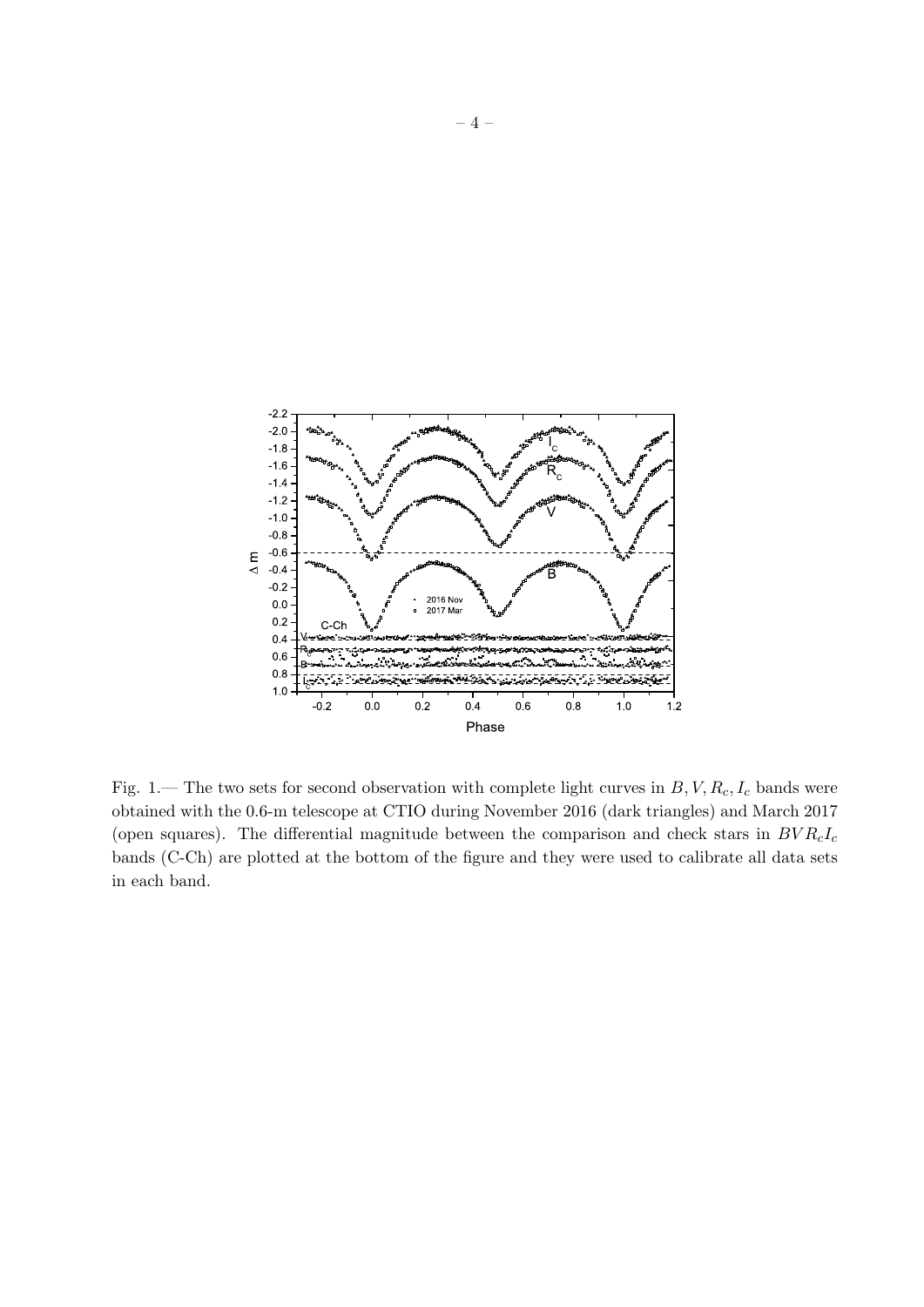procedure packages of IRAF<sup>2</sup>. The comparison star (C) is GSC 09162-00441;  $V = 12.25$ ,  $J - H =$ 0.057 (SIMBAD) and the check star (Ch) is 2MASS J05175264-6813241; *V* = 12.33, *J* − *H* = 0.497 (SIMBAD). The coordinates of those targets are listed in Table 1 and the complete multi-color light curves for second observation in November 2016 and in March 2017 are displayed in dark triangles and open squares of Fig. 1, respectively. The data from Fig.1 are listed in Table 2 for 2016 and Table 3 for 2017. The comparison of the two sets of light curves are also plotted together in the figure, they overlap nearly indicating that the light curves have no any changes and they are quite symmetric. The depths of the primary and the secondary minima of the two sets of light curves from Fig. 1 are displayed in Table 4 and no any significant changes were found there.

## **3. Orbital period investigations**

The orbital period changes were analysed by using the  $O - C$  method. All available eclipse times from the literature are collected and investigated together with new CCD photometric times from present observations listed in Table 5. The *O −C* values of those eclipse times were computed by using the linear ephemeris given by Kreiner (2004);

$$
Min.I(HJD) = 2451869.076 + 0^{\circ} .2854633E.
$$
\n<sup>(1)</sup>

To analyse the  $O - C$  changes, we firstly use a quadratic ephemeris to fit the  $O - C$  curve with weights 1 to photographic data (pg) and weights 10 to photoelectric (pe) or CCD data. The result is plotted as the solid line in the upper panel of Fig. 2. A least-squares solution leads to the following quadratic ephemeris:

$$
Min.I(HJD) = 2451869.07751(\pm 0.00004) + 0.285462985(\pm 0.000000002)E
$$
  
–[55.5( $\pm$ 0.2) × 10<sup>-13</sup>]E<sup>2</sup>. (2)

From the quadratic term in Eq. (2), the orbital period is decreasing and the change rate can be determined as  $dP/dt = -14.19(\pm 0.05) \times 10^{-9}$  d yr<sup>-1</sup>. The residuals from Eq. (2) are plotted in the lower panel of Fig. 2. As shown in in Fig. 2, we found that just only parabolic curve may not fit well, a cyclic variation seems to exist which can be seen clearly from the residuals in lower panel that are showing a large systematic scatter. Therefore, to get a better fit for the trend of  $O - C$ , a sinusoidal term is added to a quadratic ephemeris. By using a least-squares method, the ephemeris is re-determined as,

$$
Min.I(HJD) = 2451869.07786(\pm 0.00004) + 0.285463214(\pm 0.000000007)E
$$
  
–[37.6(\pm 0.5) × 10<sup>-13</sup>]E<sup>2</sup>  
+0.0054(\pm 0.0001) × sin[0°.00564E + 185°.824(\pm 0°.684)]. (3)

As shown in Fig. 3, Eq. (3) can give a good description to the general trend of the  $O - C$ curve. After the downward parabolic change is subtracted, the cyclic oscillation is displayed in

<sup>2</sup>The Image Reduction and Analysis Facility (IRAF), http://iraf.noao.edu.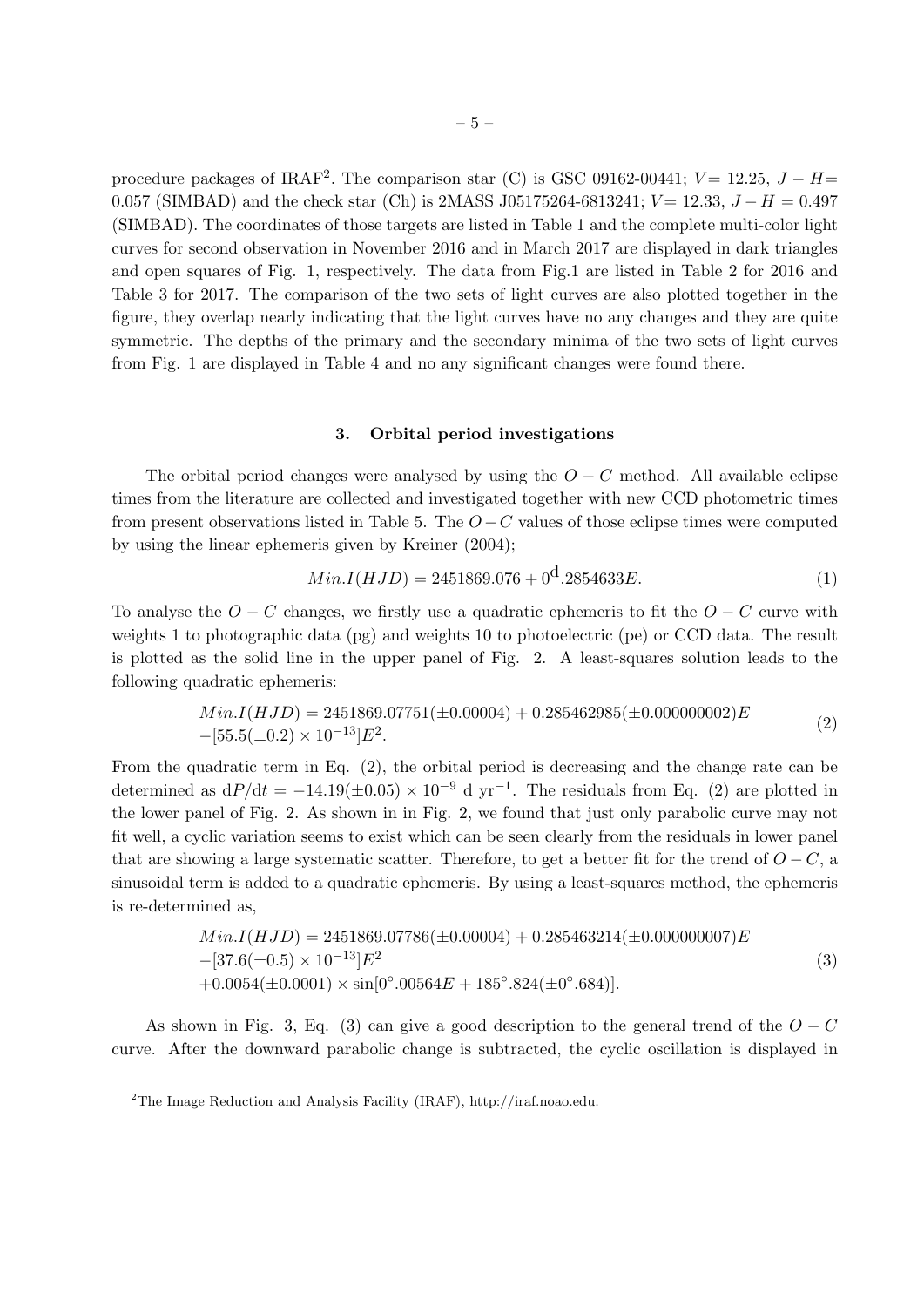| HJD        | $\Delta V$ | HJD     | $\Delta R$ | HJD     | $\Delta I$ | HJD         | $\Delta V$ | HJD     | $\Delta R$ | HJD     | $\Delta I$ |
|------------|------------|---------|------------|---------|------------|-------------|------------|---------|------------|---------|------------|
| $+2457700$ |            |         |            |         |            |             |            |         |            |         |            |
| 20.5558    | $-1.228$   | 20.5562 | $-1.641$   | 20.5566 | $-2.017$   | 20.8129     | $-1.061$   | 20.8134 | $-1.522$   | 20.8138 | $-1.894$   |
| 20.5585    | $-1.233$   | 20.5589 | $-1.664$   | 20.5593 | $-1.991$   | 20.8151     | $-1.090$   | 20.8155 | $-1.531$   | 20.8159 | $-1.906$   |
| 20.5612    | $-1.238$   | 20.5616 | $-1.681$   | 20.5619 | $-2.039$   | 20.8172     | $-1.099$   | 20.8177 | $-1.539$   | 20.8180 | $-1.918$   |
| 20.5637    | $-1.250$   | 20.5642 | $-1.676$   | 20.5646 | $-2.037$   | 20.8193     | $-1.116$   | 20.8198 | $-1.557$   | 20.8202 | $-1.928$   |
| 20.5667    | $-1.255$   | 20.5672 | $-1.692$   | 20.5675 | $-2.039$   | 20.8213     | $-1.117$   | 20.8218 | $-1.567$   | 20.8223 | $-1.921$   |
| 20.5696    | $-1.260$   | 20.5701 | $-1.686$   | 20.5706 | $-2.023$   | 20.8235     | $-1.147$   | 20.8240 | $-1.580$   | 20.8244 | $-1.949$   |
| 20.5727    | $-1.238$   | 20.5731 | $-1.675$   | 20.5735 | $-2.029$   | 20.8267     | $-1.158$   | 20.8272 | $-1.604$   | 20.8276 | $-1.965$   |
| 20.5756    | $-1.234$   | 20.5760 | $-1.688$   | 20.5764 | $-2.012$   | 20.8289     | $-1.183$   | 20.8294 | $-1.633$   | 20.8298 | $-1.987$   |
| 20.5784    | $-1.232$   | 20.5789 | $-1.659$   | 20.5793 | $-2.015$   | 20.8307     | $-1.194$   | 20.8312 | $-1.648$   | 20.8316 | $-1.990$   |
| 20.5814    | $-1.225$   | 20.5818 | $-1.656$   | 20.5822 | $-2.042$   | 21.5639     | $-1.271$   | 21.5643 | $-1.709$   | 21.5648 | $-2.039$   |
| 20.5842    | $-1.210$   | 20.5845 | $-1.656$   | 20.5849 | $-2.003$   | 21.5668     | $-1.265$   | 21.5673 | $-1.704$   | 21.5677 | $-2.054$   |
| 20.5868    | $-1.220$   | 20.5873 | $-1.656$   | 20.5877 | $-1.966$   | 21.5700     | $-1.265$   | 21.5704 | $-1.687$   | 21.5709 | $-2.015$   |
| 20.5897    | $-1.190$   | 20.5902 | $-1.630$   | 20.5907 | $-1.978$   | 21.5729     | $-1.264$   | 21.5735 | $-1.688$   | 21.5739 | $-2.024$   |
| 20.5926    | $-1.175$   | 20.5931 | $-1.613$   | 20.5936 | $-1.973$   | 21.5760     | $-1.282$   | 21.5763 | $-1.677$   | 21.5767 | $-2.067$   |
| 20.5957    | $-1.170$   | 20.5961 | $-1.608$   | 20.5964 | $-1.957$   | 21.5789     | $-1.256$   | 21.5793 | $-1.687$   | 21.5798 | $-2.042$   |
| 20.5984    | $-1.137$   | 20.5988 | $-1.601$   | 20.5991 | $-1.921$   | 21.5820     | $-1.249$   | 21.5824 | $-1.663$   | 21.5828 | $-2.012$   |
| 20.6012    | $-1.123$   | 20.6017 | $-1.573$   | 20.6021 | $-1.901$   | 21.5851     | $-1.220$   | 21.5856 | $-1.661$   | 21.5860 | $-1.979$   |
| 20.6080    | $-1.077$   | 20.6085 | $-1.507$   | 20.6089 | $-1.861$   | 21.5882     | $-1.220$   | 21.5887 | $-1.629$   | 21.5892 | $-1.994$   |
| 20.6110    | $-1.049$   | 20.6115 | $-1.491$   | 20.6119 | $-1.821$   | 21.5914     | $-1.194$   | 21.5919 | $-1.628$   | 21.5923 | $-2.003$   |
| 20.6140    | $-0.984$   | 20.6144 | $-1.463$   | 20.6148 | $-1.815$   | 21.5945     | $-1.184$   | 21.5950 | $-1.605$   | 21.5954 | $-1.954$   |
| 20.6170    | $-0.975$   | 20.6175 | $-1.401$   | 20.6179 | $-1.783$   | 21.5975     | $-1.172$   | 21.5980 | $-1.609$   | 21.5984 | $-1.921$   |
| 20.6201    | $-0.927$   | 20.6205 | $-1.373$   | 20.6208 | $-1.709$   | 21.6006     | $-1.138$   | 21.6011 | $-1.579$   | 21.6015 | $-1.913$   |
| 20.6229    | $-0.855$   | 20.6233 | $-1.311$   | 20.6237 | $-1.618$   | 21.6036     | $-1.114$   | 21.6040 | $-1.560$   | 21.6043 | $-1.876$   |
| 20.6259    | $-0.845$   | 20.6264 | $-1.256$   | 20.6267 | $-1.613$   | 21.6095     | $-1.050$   | 21.6100 | $-1.483$   | 21.6103 | $-1.846$   |
| 20.6291    | $-0.757$   | 20.6295 | $-1.223$   | 20.6298 | $-1.597$   | 21.6124     | $-1.016$   | 21.6129 | $-1.453$   | 21.6133 | $-1.818$   |
| 20.6321    | $-0.735$   | 20.6326 | $-1.184$   | 20.6329 | $-1.526$   | 21.6156     | $-0.952$   | 21.6159 | $-1.394$   | 21.6164 | $-1.746$   |
| 20.6352    | $-0.694$   | 20.6357 | $-1.126$   | 20.6361 | $-1.512$   | 21.6188     | $-0.897$   | 21.6192 | $-1.351$   | 21.6197 | $-1.680$   |
| 20.6384    | $-0.682$   | 20.6388 | $-1.130$   | 20.6393 | $-1.520$   | 21.6219     | $-0.828$   | 21.6224 | $-1.285$   | 21.6228 | $-1.615$   |
| 20.6414    | $-0.686$   | 20.6419 | $-1.160$   | 20.6423 | $-1.480$   | 21.6250     | $-0.772$   | 21.6255 | $-1.220$   | 21.6259 | $-1.584$   |
| 20.6446    | $-0.727$   | 20.6451 | $-1.177$   | 20.6454 | $-1.548$   | 21.6285     | $-0.696$   | 21.6290 | $-1.145$   | 21.6295 | $-1.522$   |
| 20.6477    | $-0.752$   | 20.6483 | $-1.217$   | 20.6486 | $-1.597$   | 21.6317     | $-0.645$   | 21.6322 | $-1.085$   | 21.6325 | $-1.470$   |
| 20.6509    | $-0.809$   | 20.6513 | $-1.268$   | 20.6517 | $-1.624$   | 21.6349     | $-0.583$   | 21.6354 | $-1.055$   | 21.6358 | $-1.427$   |
| 20.6540    | $-0.852$   | 20.6545 | $-1.330$   | 20.6549 | $-1.698$   | 21.6384     | $-0.561$   | 21.6389 | $-1.052$   | 21.6394 | $-1.417$   |
| 20.6573    | $-0.902$   | 20.6576 | $-1.379$   | 20.6581 | $-1.733$   | 21.6417     | $-0.590$   | 21.6421 | $-1.059$   | 21.6425 | $-1.441$   |
| 20.6603    | $-0.935$   | 20.6608 | $-1.419$   | 20.6612 | $-1.751$   | 21.6450     | $-0.636$   | 21.6455 | $-1.116$   | 21.6458 | $-1.524$   |
| 20.6636    | $-1.010$   | 20.6639 | $-1.450$   | 20.6644 | $-1.838$   | 21.6482     | $-0.706$   | 21.6487 | $-1.179$   | 21.6491 | $-1.573$   |
| 20.6668    | $-1.040$   | 20.6673 | $-1.489$   | 20.6677 | $-1.850$   | $21.6515\,$ | $-0.780$   | 21.6519 | $-1.235$   | 21.6524 | $-1.613$   |
| 20.6701    | $-1.068$   | 20.6706 | $-1.530$   | 20.6709 | $-1.892$   | 21.6548     | $-0.857$   | 21.6553 | $-1.306$   | 21.6557 | $-1.680$   |
| 20.6732    | $-1.096$   | 20.6737 | $-1.552$   | 20.6741 | $-1.883$   | 21.6582     | $-0.917$   | 21.6586 | $-1.373$   | 21.6591 | $-1.710$   |
| 20.6765    | $-1.123$   | 20.6769 | $-1.589$   | 20.6773 | $-1.915$   | 21.6616     | $-0.970$   | 21.6621 | $-1.430$   | 21.6625 | $-1.819$   |
| 20.6797    | $-1.134$   | 20.6802 | $-1.574$   | 20.6806 | $-1.968$   | 21.6637     | $-1.017$   | 21.6642 | $-1.459$   | 21.6646 | $-1.849$   |
| 20.6830    | $-1.168$   | 20.6835 | $-1.616$   | 20.6839 | $-1.978$   | 21.6670     | $-1.058$   | 21.6675 | $-1.501$   | 21.6678 | $-1.862$   |
| 20.6863    | $-1.188$   | 20.6868 | $-1.625$   | 20.6870 | $-1.973$   | 21.6703     | $-1.080$   | 21.6708 | $-1.547$   | 21.6713 | $-1.892$   |
| 20.6894    | $-1.212$   | 20.6899 | $-1.632$   | 20.6904 | $-1.978$   | 21.6738     | $-1.116$   | 21.6742 | $-1.572$   | 21.6747 | $-1.911$   |
| 20.6928    | $-1.205$   | 20.6932 | $-1.646$   | 20.6936 | $-1.982$   | 21.6773     | $-1.135$   | 21.6778 | $-1.583$   | 21.6782 | $-1.938$   |
| 20.6961    | $-1.227$   | 20.6966 | $-1.685$   | 20.6970 | $-2.002$   | 21.6793     | $-1.159$   | 21.6797 | $-1.610$   | 21.6802 | $-1.936$   |
| 20.6994    | $-1.242$   | 20.6998 | $-1.690$   | 20.7002 | $-2.026$   | 21.6827     | -1.177     | 21.6832 | $-1.631$   | 21.6837 | $-1.998$   |
| 20.7026    | $-1.260$   | 20.7031 | $-1.669$   | 20.7036 | $-2.048$   | 21.6863     | $-1.213$   | 21.6868 | $-1.649$   | 21.6872 | $-2.000$   |
| 20.7060    | $-1.259$   | 20.7065 | $-1.676$   | 20.7069 | $-2.031$   | 21.6898     | $-1.221$   | 21.6903 | $-1.664$   | 21.6906 | $-1.957$   |
| 20.7080    | $-1.251$   | 20.7085 | $-1.700$   | 20.7089 | $-2.006$   | 21.6917     | $-1.214$   | 21.6922 | $-1.663$   | 21.6926 | $-2.030$   |
| 20.7538    | $-1.013$   | 20.7542 | $-1.485$   | 20.7546 | $-1.814$   | 21.6938     | $-1.228$   | 21.6944 | $-1.675$   | 21.6948 | $-2.030$   |
| 20.7563    | $-0.987$   | 20.7568 | $-1.419$   | 20.7573 | $-1.777$   | 21.6959     | $-1.247$   | 21.6964 | $-1.668$   | 21.6969 | $-2.002$   |
| 20.7591    | $-0.960$   | 20.7596 | $-1.378$   | 20.7601 | $-1.749$   | 21.6979     | $-1.242$   | 21.6985 | $-1.683$   | 21.6989 | $-2.047$   |
| 20.7617    | $-0.906$   | 20.7621 | $-1.355$   | 20.7625 | $-1.703$   | 21.7003     | $-1.254$   | 21.7008 | $-1.691$   | 21.7013 | $-2.032$   |
| 20.7651    | $-0.828$   | 20.7656 | $-1.299$   | 20.7660 | $-1.615$   | 21.7028     | $-1.260$   | 21.7032 | $-1.685$   | 21.7037 | $-2.031$   |
| 20.7895    | $-0.656$   | 20.7900 | $-1.141$   | 20.7904 | $-1.495$   | 21.7050     | $-1.261$   | 21.7055 | $-1.705$   | 21.7059 | $-2.024$   |
| 20.7915    | $-0.676$   | 20.7920 | $-1.153$   | 20.7923 | $-1.530$   | 21.7075     | $-1.263$   | 21.7081 | $-1.713$   | 21.7084 | $-2.065$   |
| 20.7937    | $-0.724$   | 20.7942 | $-1.199$   | 20.7946 | $-1.558$   | 21.7099     | $-1.265$   | 21.7104 | $-1.694$   | 21.7108 | $-2.035$   |
| 20.7970    | $-0.808$   | 20.7975 | $-1.254$   | 20.7980 | $-1.643$   | 21.7122     | $-1.265$   | 21.7127 | $-1.709$   | 21.7131 | $-2.078$   |
| 20.8002    | $-0.869$   | 20.8007 | $-1.330$   | 20.8010 | $-1.710$   | 21.7145     | $-1.268$   | 21.7150 | $-1.709$   | 21.7155 | $-2.047$   |
|            |            |         |            |         |            |             |            |         |            |         |            |

Table 2: CCD observations of RW Dor in November 2016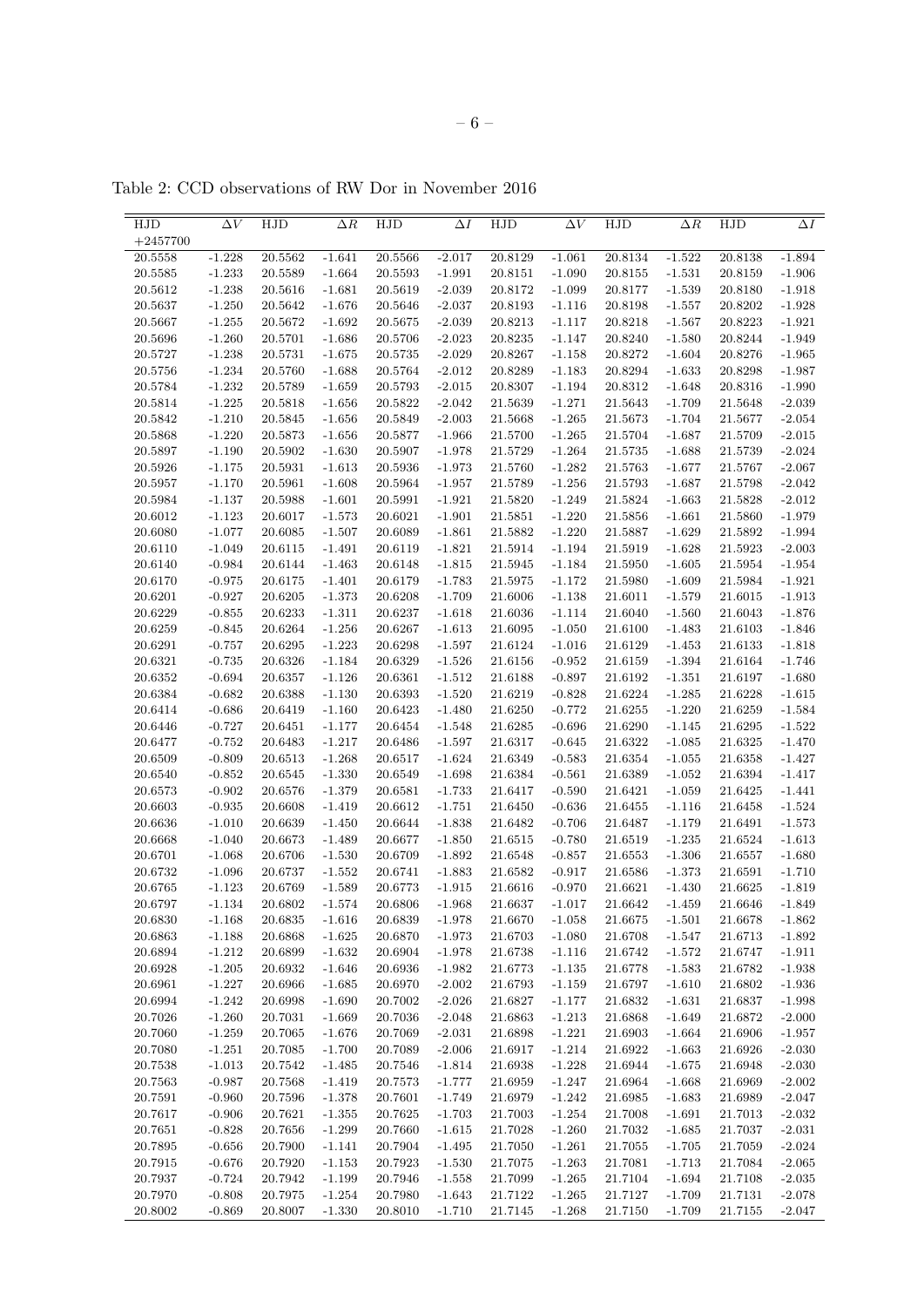| HJD         | $\Delta V$ | HJD                | $\Delta R$ | HJD     | $\Delta I$ | HJD         | $\Delta V$ | HJD     | $\Delta R$ | HJD     | $\Delta I$ |
|-------------|------------|--------------------|------------|---------|------------|-------------|------------|---------|------------|---------|------------|
| $+2457800$  |            |                    |            |         |            |             |            |         |            |         |            |
| 26.5331     | $-0.871$   | 26.5335            | $-1.338$   | 26.5339 | $-1.683$   | 26.6569     | $-1.095$   | 26.6433 | $-1.626$   | 26.6699 | $-1.719$   |
| 26.5353     | $-0.837$   | 26.5356            | $-1.290$   | 26.5359 | $-1.663$   | 26.6645     | $-1.007$   | 26.6695 | $-1.410$   | 26.6717 | $-1.703$   |
| 26.5374     | $-0.806$   | 26.5378            | $-1.261$   | 26.5381 | $-1.633$   | 26.6691     | $-0.919$   | 26.6713 | $-1.310$   | 27.5323 | $-1.642$   |
| 26.5396     | $-0.789$   | 26.5401            | $-1.227$   | 26.5404 | $-1.575$   | 26.6731     | $-0.826$   | 27.5319 | $-1.251$   | 27.5350 | $-1.593$   |
| 26.5420     | $-0.766$   | 26.5424            | $-1.223$   | 26.5428 | $-1.553$   | 27.5342     | $-0.725$   | 27.5346 | $-1.179$   | 27.5373 | $-1.540$   |
| 26.5479     | $-0.737$   | 26.5484            | $-1.190$   | 26.5487 | $-1.525$   | 27.5365     | $-0.703$   | 27.5370 | $-1.142$   | 27.5397 | $-1.506$   |
| 26.5503     | $-0.761$   | 26.5507            | $-1.221$   | 26.5511 | $-1.572$   | 27.5388     | $-0.638$   | 27.5393 | $-1.124$   | 27.5420 | $-1.497$   |
| 26.5526     | $-0.781$   | 26.5530            | $-1.240$   | 26.5534 | $-1.586$   | 27.5412     | $-0.625$   | 27.5416 | $-1.098$   | 27.5450 | $-1.464$   |
| 26.5548     | $-0.811$   | 26.5552            | $-1.282$   | 26.5556 | $-1.617$   | 27.5443     | $-0.593$   | 27.5447 | $-1.070$   | 27.5511 | $-1.499$   |
| 26.5571     | $-0.843$   | 26.5575            | $-1.320$   | 26.5579 | $-1.671$   | 27.5503     | $-0.624$   | 27.5507 | $-1.136$   | 27.5537 | $-1.551$   |
| 26.5593     | $-0.859$   | 26.5596            | $-1.347$   | 26.5600 | $-1.709$   | 27.5529     | $-0.675$   | 27.5533 | $-1.164$   | 27.5564 | $-1.589$   |
|             | $-0.951$   |                    | $-1.402$   |         | $-1.778$   | $27.5556\,$ | $-0.724$   | 27.5561 | $-1.192$   | 27.5591 | $-1.681$   |
| 26.5639     | $-0.983$   | 26.5642<br>26.5662 | $-1.428$   | 26.5646 |            |             |            |         | $-1.259$   |         | $-1.691$   |
| 26.5659     | $-1.020$   |                    | $-1.456$   | 26.5666 | $-1.791$   | 27.5583     | $-0.794$   | 27.5588 | $-1.322$   | 27.5619 | $-1.753$   |
| 26.5680     |            | 26.5684            |            | 26.5688 | $-1.823$   | 27.5611     | $-0.855$   | 27.5615 |            | 27.5646 |            |
| 26.5700     | $-1.023$   | 26.5705            | $-1.490$   | 26.5708 | $-1.840$   | 27.5637     | $-0.929$   | 27.5642 | $-1.381$   | 27.5672 | $-1.795$   |
| 26.5728     | $-1.068$   | 26.5732            | $-1.518$   | 26.5736 | $-1.879$   | 27.5665     | $-0.969$   | 27.5668 | $-1.436$   | 27.5699 | $-1.811$   |
| $26.5748\,$ | $-1.091$   | 26.5753            | $-1.553$   | 26.5756 | $-1.903$   | 27.5691     | $-1.014$   | 27.5695 | $-1.481$   | 27.5722 | $-1.907$   |
| 26.5776     | $-1.134$   | 26.5781            | $-1.558$   | 26.5784 | $-1.906$   | 27.5714     | $-1.046$   | 27.5719 | $-1.507$   | 27.5746 | $-1.867$   |
| 26.5804     | $-1.148$   | 26.5808            | $-1.600$   | 26.5812 | $-1.965$   | 27.5738     | $-1.071$   | 27.5742 | $-1.557$   | 27.5769 | $-1.924$   |
| 26.5824     | $-1.150$   | 26.5828            | $-1.609$   | 26.5831 | $-1.950$   | 27.5761     | $-1.105$   | 27.5765 | $-1.556$   | 27.5792 | $-1.946$   |
| 26.5845     | $-1.160$   | 26.5849            | $-1.617$   | 26.5853 | $-1.997$   | 27.5784     | $-1.132$   | 27.5789 | $-1.576$   | 27.5815 | $-1.961$   |
| 26.5868     | $-1.182$   | 26.5872            | $-1.627$   | 26.5876 | $-2.002$   | 27.5808     | $-1.152$   | 27.5811 | $-1.591$   | 27.5838 | $-1.965$   |
| 26.5916     | $-1.219$   | 26.5919            | $-1.659$   | 26.5923 | $-2.014$   | 27.5830     | $-1.159$   | 27.5834 | $-1.617$   | 27.5863 | $-2.007$   |
| 26.5935     | $-1.211$   | 26.5940            | $-1.661$   | 26.5942 | $-1.983$   | 27.5853     | $-1.194$   | 27.5858 | $-1.636$   | 27.5975 | $-2.034$   |
| 26.5954     | $-1.224$   | 26.5958            | $-1.687$   | 26.5960 | $-2.063$   | 27.5967     | $-1.228$   | 27.5971 | $-1.693$   | 27.6002 | $-2.076$   |
| 26.5976     | $-1.250$   | 26.5980            | $-1.694$   | 26.5984 | $-2.041$   | 27.5994     | $-1.250$   | 27.5998 | $-1.720$   | 27.6030 | $-2.061$   |
| 26.5998     | $-1.227$   | 26.6002            | $-1.686$   | 26.6006 | $-2.043$   | 27.6021     | $-1.264$   | 27.6025 | $-1.743$   | 27.6058 | $-2.084$   |
| 26.6022     | $-1.250$   | 26.6025            | $-1.710$   | 26.6028 | $-2.049$   | 27.6049     | $-1.270$   | 27.6054 | $-1.725$   | 27.6083 | $-2.110$   |
| 26.6044     | $-1.258$   | 26.6049            | $-1.708$   | 26.6052 | $-2.076$   | 27.6077     | $-1.292$   | 27.6081 | $-1.736$   | 27.6111 | $-2.120$   |
| 26.6067     | $-1.266$   | 26.6071            | $-1.708$   | 26.6074 | $-2.093$   | 27.6102     | $-1.302$   | 27.6107 | $-1.733$   | 27.6133 | $-2.095$   |
| 26.6089     | $-1.266$   | 26.6092            | $-1.709$   | 26.6096 | $-2.079$   | 27.6125     | $-1.304$   | 27.6130 | $-1.752$   | 27.6169 | $-2.108$   |
| 26.6110     | $-1.282$   | 26.6114            | $-1.725$   | 26.6117 | $-2.094$   | 27.6162     | $-1.302$   | 27.6165 | $-1.768$   | 27.6191 | $-2.115$   |
| 26.6132     | $-1.283$   | 26.6137            | $-1.705$   | 26.6140 | $-2.086$   | 27.6183     | $-1.302$   | 27.6187 | $-1.765$   | 27.6214 | $-2.110$   |
| 26.6155     | $-1.279$   | 26.6159            | $-1.714$   | 26.6162 | $-2.057$   | 27.6206     | $-1.290$   | 27.6211 | $-1.742$   | 27.6276 | $-2.085$   |
| 26.6177     | $-1.282$   | 26.6182            | $-1.721$   | 26.6186 | $-2.069$   | 27.6268     | $-1.307$   | 27.6272 | $-1.752$   | 27.6299 | $-2.090$   |
| 26.6201     | $-1.284$   | 26.6204            | $-1.718$   | 26.6208 | $-2.085$   | 27.6291     | $-1.280$   | 27.6295 | $-1.731$   | 27.6322 | $-2.069$   |
| 26.6223     | $-1.283$   | 26.6228            | $-1.711$   | 26.6231 | $-2.074$   | 27.6314     | $-1.277$   | 27.6318 | $-1.722$   | 27.6349 | $-2.052$   |
| 26.6268     | $-1.272$   | 26.6249            | $-1.730$   | 26.6253 | $-2.066$   | 27.6341     | $-1.256$   | 27.6346 | $-1.735$   | 27.6371 | $-2.082$   |
| 26.6291     | $-1.253$   | 26.6273            | $-1.719$   | 26.6276 | $-2.046$   | 27.6363     | $-1.264$   | 27.6367 | $-1.703$   | 27.6393 | $-2.085$   |
| 26.6313     | $-1.246$   | 26.6295            | $-1.718$   | 26.6321 | $-2.066$   | 27.6408     | $-1.232$   | 27.6389 | $-1.698$   | 27.6415 | $-2.032$   |
| 26.6336     | $-1.261$   | 26.6317            | $-1.704$   | 26.6391 | $-2.044$   | 27.6430     | $-1.261$   | 27.6413 | $-1.682$   | 27.6438 | $-1.990$   |
| 26.6382     | $-1.229$   | 26.6340            | $-1.686$   | 26.6437 | $-1.967$   | 27.6666     | $-1.052$   | 27.6435 | $-1.656$   | 27.6484 | $-2.022$   |
| 26.6406     | $-1.192$   | 26.6387            | $-1.667$   | 26.6485 | $-1.925$   | 27.6689     | $-0.987$   | 27.6480 | $-1.720$   | 27.6521 | $-1.977$   |
| 26.6428     | $-1.188$   | 26.6410            | $-1.677$   | 26.6507 | $-1.957$   |             |            |         |            |         |            |
|             |            |                    |            |         |            |             |            |         |            |         |            |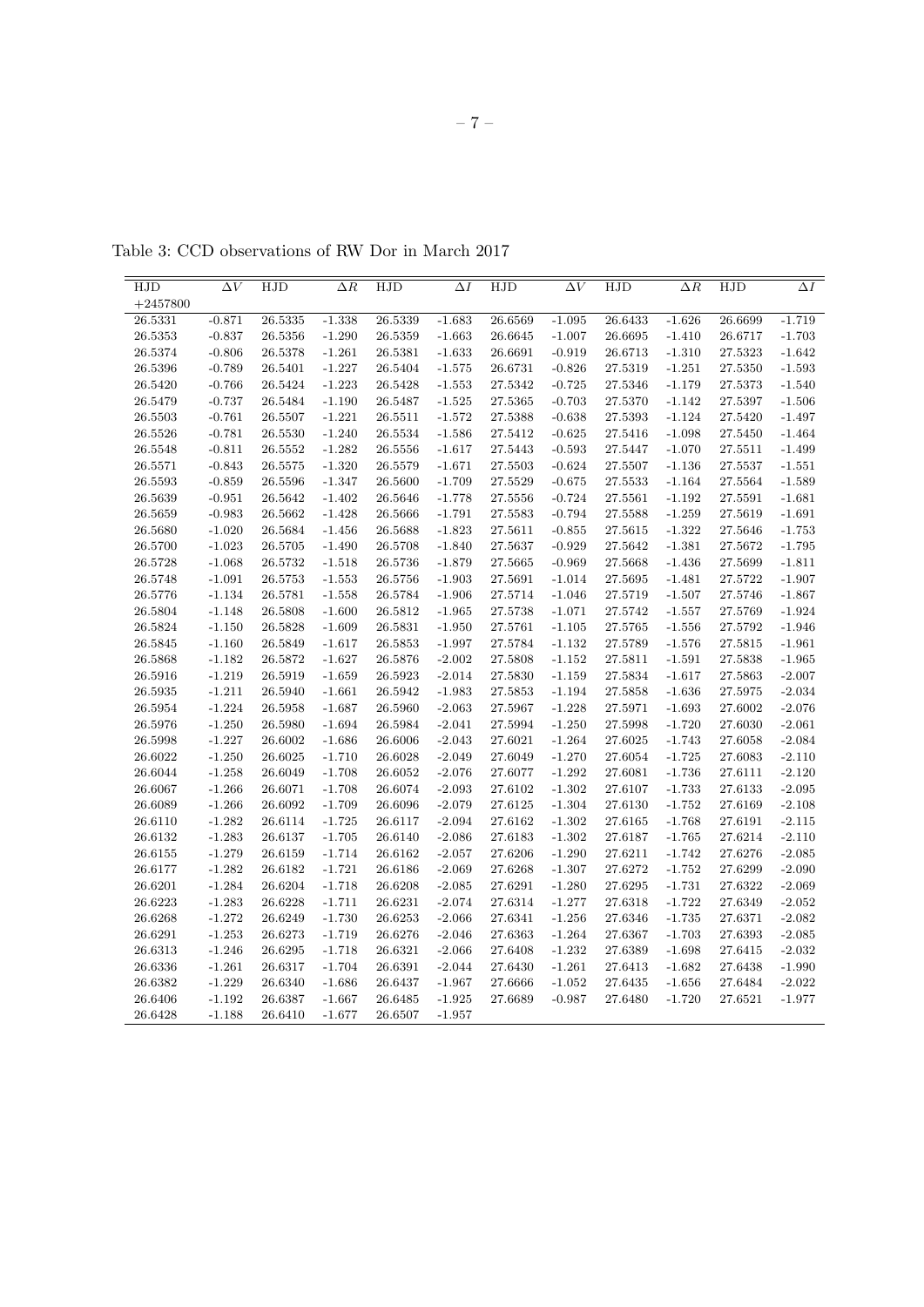| Table 4: The depths of eclipse (differential magnitude) in each band. |  |  |  |  |
|-----------------------------------------------------------------------|--|--|--|--|
|-----------------------------------------------------------------------|--|--|--|--|

| Filters                   | Nov $2016$ (pri, sec) | Mar $2017$ (pri, sec) |
|---------------------------|-----------------------|-----------------------|
| $\Delta B$ ( $\pm$ 0.004) | 0.280 0.127           | 0.288 0.089           |
| $\Delta V$ ( $\pm$ 0.002) | $-0.541 - 0.682$      | $-0.536 - 0.681$      |
| $\Delta R_C(\pm 0.002)$   | $-1.052 - 1.158$      | $-1.033 - 1.151$      |
| $\Delta I_C (\pm 0.003)$  | $-1.402 - 1.491$      | $-1.389 - 1.487$      |



Fig. 2.— The  $(O - C)$  curve. The dots before E = -50000 refer to photographic data (pg) and the open circles after  $E = -50000$  refer to photoelectric (pe) and CCD data. The solid line in the upper panel was computed by using the quadratic term in Eq. (2) and this downward parabolic curve suggests a long-term period decrease. The residuals from Eq. (2) are plotted in the lower panel.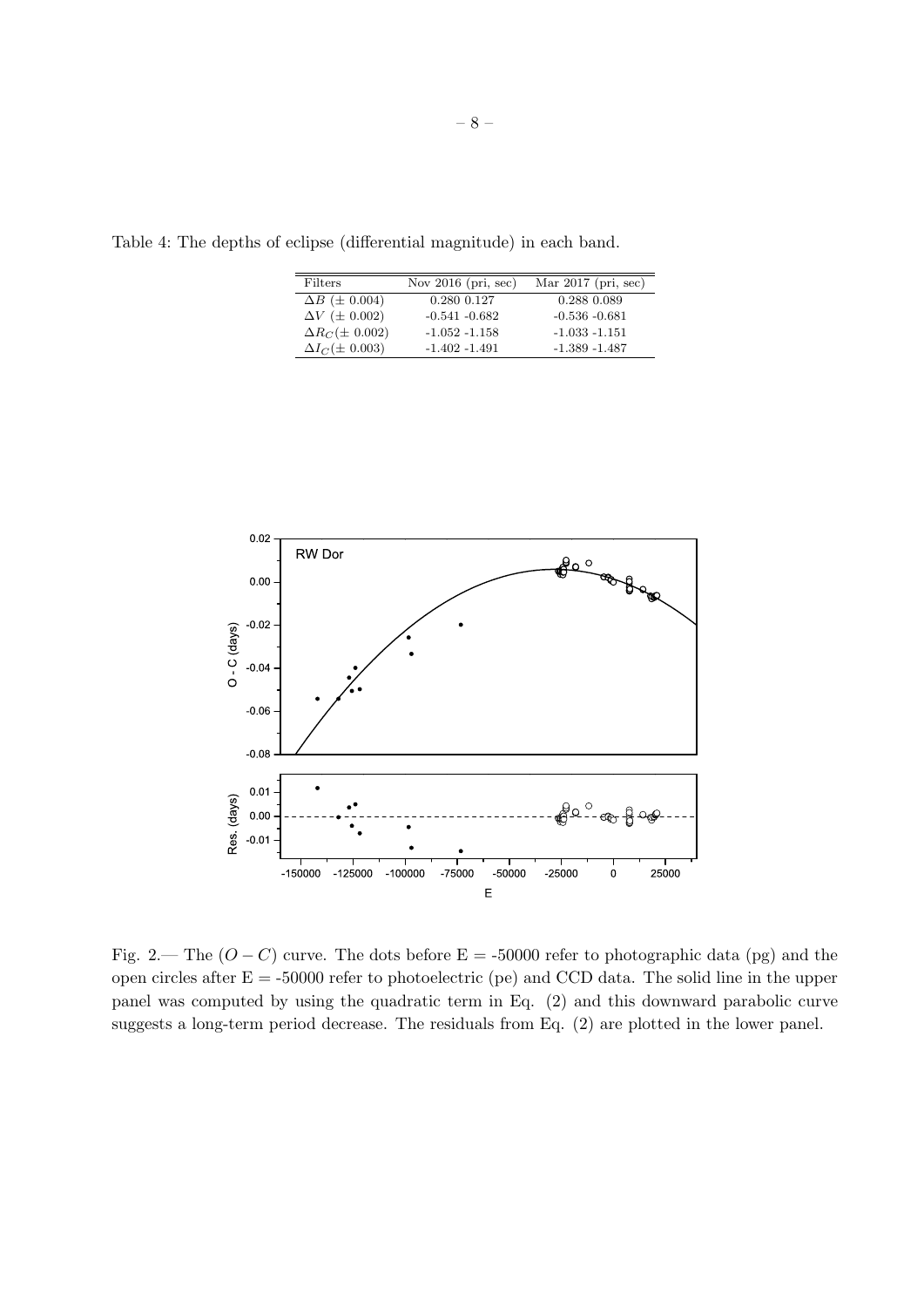

Fig. 3.— The  $(O - C)$ <sub>1</sub> diagram was constructed by using the ephemeris in Eq. (1). The solid line in upper panel refers to a combination of a long-term period decrease and a small-amplitude cyclic variation, while the dashed line represents the long-term decrease of the orbital period.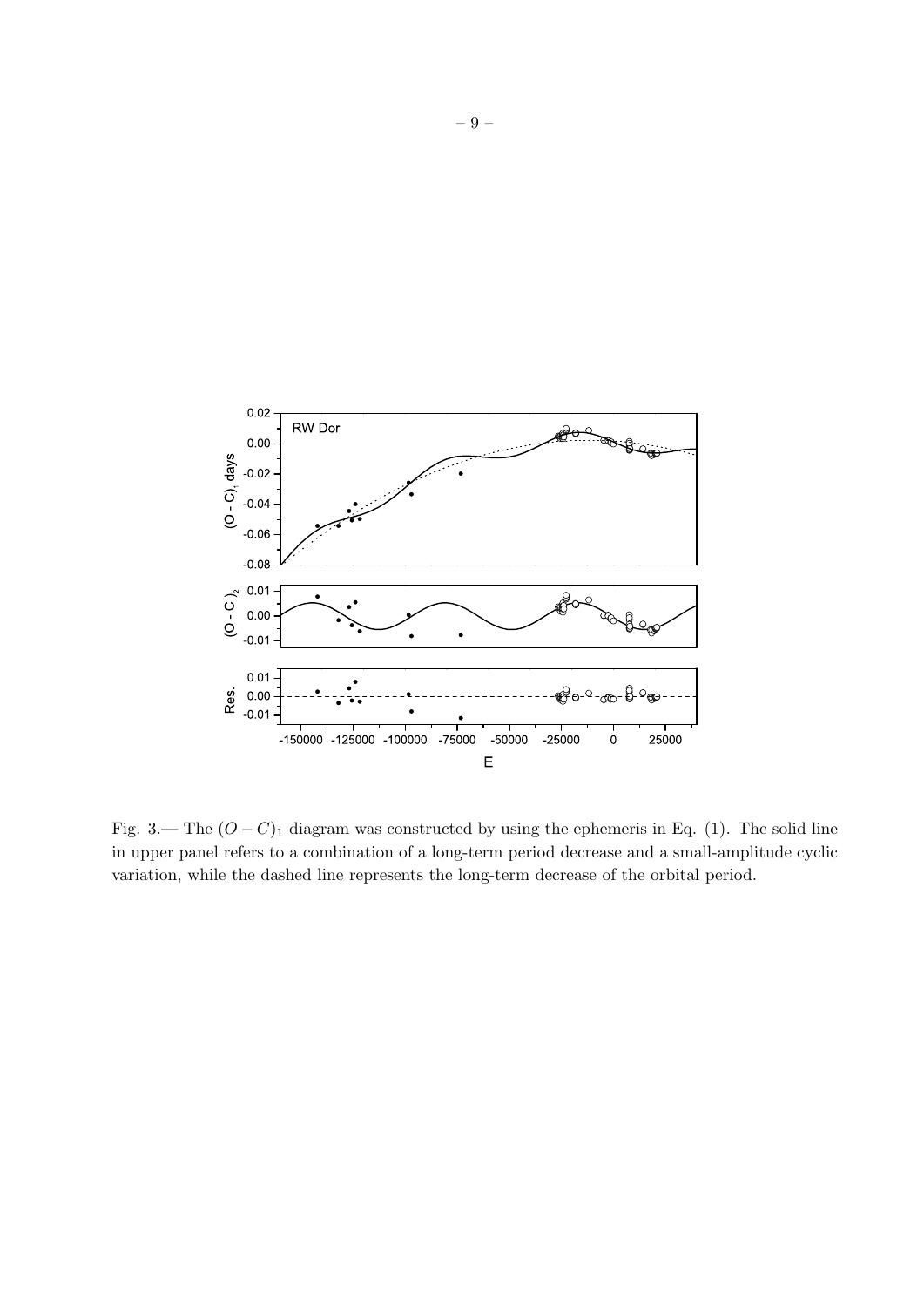the middle panel. From this ephemeris, the sinusoidal term suggests that the semi-amplitude of cyclic variation is about 0.0054 days, while it has a long period of 49.92 years. The quadratic term also reveals a continuous period decrease at a rate of  $dP/dt = -9.61(\pm 0.13) \times 10^{-9}$  d yr<sup>-1</sup> that is smaller than that derived from Eq. (2). The residuals from Eq. (3) are also plotted in the bottom panel of Fig. 3, its scatters are smaller than those in Fig. 2.

However, it cannot conclude that the result from Fig. 3 is better and reliable than Fig. 2. Because of small number of the  $O - C$  data that are not cover (the gap between 1943 and 1980 or about 36.64 years) the whole cycles. Furthermore, the period of the third body from Fig. 3 is 49.92 years, while the total time span of available eclipse times only 127.48 years. Besides, the first nine minima (pre-1944) are photographic (pg) which listed in Table 3 with only three decimal places, thus they are ten times smaller weights when compared to the photoelectric (pe) and CCD data. Consequently, the effective time span of higher-quality minima (pe and CCD data) is only 37 years, less than the third body orbit period. Moreover, the point density (9 minima over a time interval of 53.81 years) for the first group is much lower than that of the second group (69 minima over a time interval of 37 years). For these reasons, the evidence for a sinusoidal term in Fig. 3 is very weak. The result from Eq. 2 may be possible for explanation of period change in RW Dor system. However, to check the period changes proposed here, more eclipse times are still required in the future to confirm the period variations.

### **4. Photometric solutions**

As shown in Fig. 1, the two sets of light curves obtained in November 2016 and March 2017 overlap nearly. This suggests that the light curves are stable within the error during the time interval and no light curve variations are found. However, the light curves of some close binaries are asymmetric that could be explained by spot activity on one or both components (e.g., Qian et al. 2017a). For RW Dor, the light curves are quite symmetric indicating that they are useful to determine the photometric solutions of the binary. We model the two sets of light curves separately, i.e., set-1 refers to the one observed on 28-29 November 2016 and set-2 refers to the other obtained on 14-15 March 2017. The two data sets in  $B$ ,  $V$ ,  $R_c$  and  $I_c$  bands were analysed separately by using the Wilson & Devinney (W-D) code (Wilson & Devinney 1971; Wilson 1990, 1994, 2012; van Hamme & Wilson 2007).

Hilditch et al. (1992) classified the spectral type of the binary as K1 V following Marton et al. (1989). The Tycho-2 mean color index  $B - V = 0.66$  (Hog et al. 2000) corresponds to a spectral type of G4/5 V, while the color index in SIMBAD database reveals a  $B-V = 0.69$ . For our solutions, the effective temperature of the primary star  $(T_1)$  was assumed at 5560 K according to its spectral type (Cox 2000). We assume that the convective envelopes are already developed. Thus, the bolometric albedos for star 1 and 2 were taken as  $A_1 = A_2 = 0.5$  and the values of the gravity-darkening coefficients  $g_1 = g_2 = 0.32$  were used. The monochromatic and bolometric limb-darkening coefficients were taken with logarithmic law from van Hamme's table (van Hamme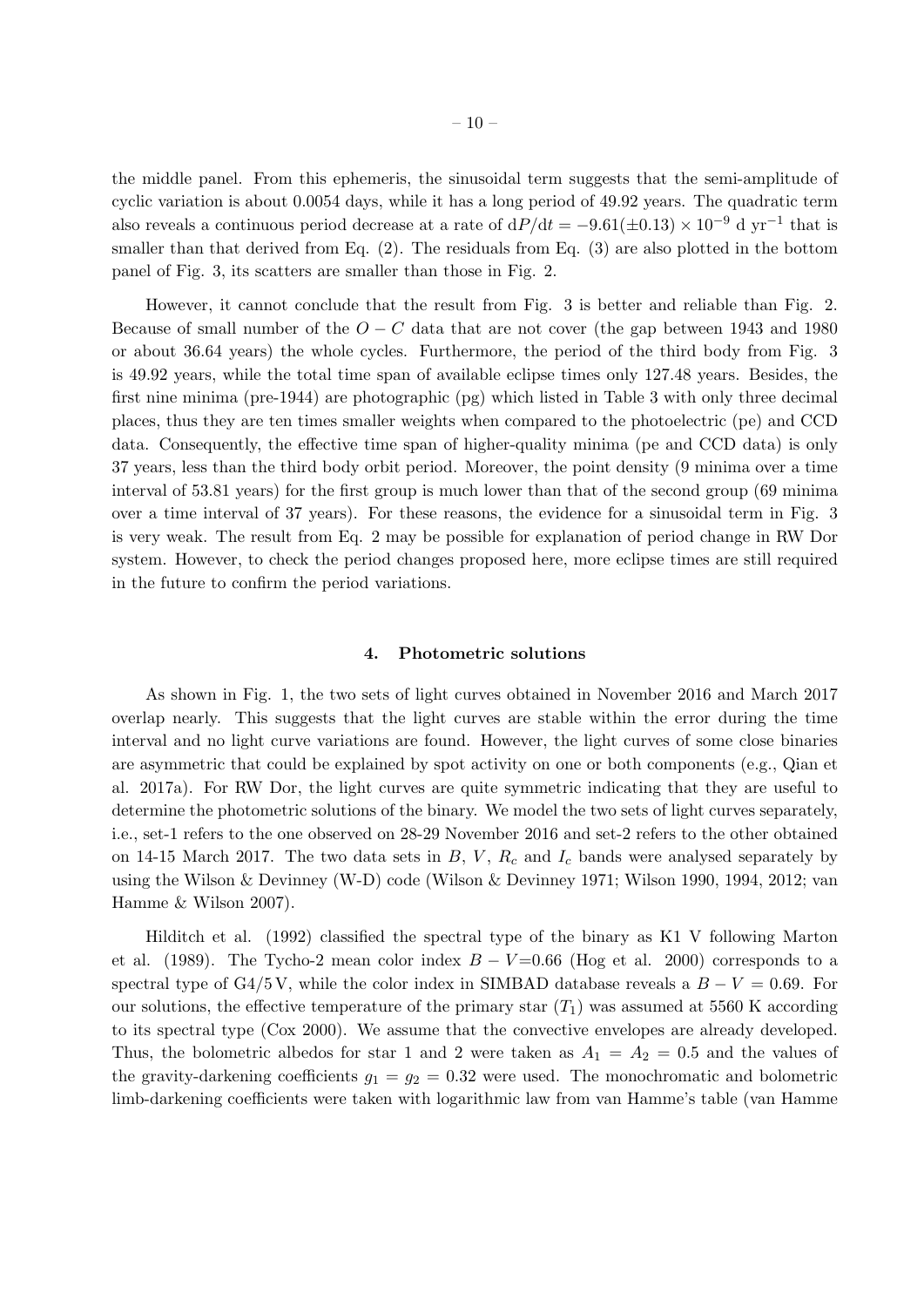| HJD          | Error  | Method   | Min.        | Ref. | HJD          | Error   | Method                    | Min.        | Ref. |
|--------------|--------|----------|-------------|------|--------------|---------|---------------------------|-------------|------|
| $(2400000+)$ | (days) |          | (type)      |      | $(2400000+)$ | (days)  |                           | (type)      |      |
| 11298.835    |        | pg       | $_{\rm II}$ | (1)  | 46681.7865   | 0.001   | pe                        | $\rm II$    | (5)  |
| 14168.883    |        | pg       | $\rm II$    | (1)  | 46690.7785   | 0.0001  | pe                        | $\bf I$     | (6)  |
| 15621.901    |        | pg       | $_{\rm II}$ | (1)  | 46695.7745   | 0.0001  | pe                        | $_{II}$     | (6)  |
| 16013.836    |        | pg       | $\rm II$    | (1)  | 48500.0470   |         |                           | $\bf I$     | (10) |
| 16489.714    |        | pg       | $_{\rm II}$ | (1)  | 50559.9437   | 0.0004  | $_{\rm ccd}$              | $\rm I$     | (7)  |
| 17075.903    |        | pg       | $\rm I$     | (1)  | 50560.0865   | 0.0003  | ccd                       | $\rm II$    | (7)  |
| 23784.600    |        | pg       | I           | (1)  | 51158.5603   | 0.0002  | ccd                       | $\bf I$     | (7)  |
| 24172.537    |        | pg       | I           | (1)  | 51158.7027   | 0.0002  | ccd                       | $\rm II$    | (7)  |
| 30938.602    |        | pg       | I           | (10) | 51505.6820   | 0.0002  | $\ensuremath{\text{ccd}}$ | $\bf I$     | (7)  |
| 44313.581    | 0.001  | pe       | $\rm II$    | (2)  | 51505.8252   | 0.0002  | ccd                       | $\rm II$    | (7)  |
| 44464.876    | 0.001  | pe       | $\rm II$    | (2)  | 51548.5020   |         | ccd                       | $\mathbf I$ | (10) |
| 44581.7728   | 0.0008 | pe       | I           | (2)  | 51869.0760   |         | ccd                       | $\mathbf I$ | (10) |
| 44608.6063   | 0.0005 | pe       | $\rm I$     | (2)  | 54036.5947   |         | ccd                       | $\bf I$     | (10) |
| 44608.7488   | 0.0006 | pe       | $_{\rm II}$ | (2)  | 54036.7411   |         | ccd                       | $\rm II$    | (10) |
| 44609.6063   | 0.0008 | pe       | $_{\rm II}$ | (2)  | 54037.5995   |         | ccd                       | $\rm II$    | (10) |
| 44609.7493   | 0.0005 | pe       | $\mathbf I$ | (2)  | 54037.7384   |         | ccd                       | $\mathbf I$ | (10) |
| 44610.7487   | 0.0009 | pe       | $\rm II$    | (2)  | 54041.7335   |         | ccd                       | $\mathbf I$ | (10) |
| 44825.8462   | 0.0008 | pe       | $\bf I$     | (3)  | 54049.5878   |         | ccd                       | $\rm II$    | (10) |
| 44826.8442   | 0.0004 | pe       | $_{\rm II}$ | (3)  | 54059.7177   |         | ccd                       | $\bf I$     | (10) |
| 44873.8038   | 0.0006 | pe       | I           | (3)  | 54087.9783   | 0.0001  | pe                        | $\mathbf I$ | (8)  |
| 44874.6594   | 0.0003 | pe       | $\mathbf I$ | (3)  | 54091.1189   | 0.0002  | pe                        | $\mathbf I$ | (8)  |
| 44874.8010   | 0.0004 | pe       | $\rm II$    | (3)  | 54095.1150   | 0.0001  | pe                        | $\mathbf I$ | (8)  |
| 44958.5851   | 0.0004 | pe       | $\mathbf I$ | (3)  | 54107.6761   |         | ccd                       | $\mathbf I$ | (10) |
| 44961.5843   | 0.0006 | pe       | $\rm II$    | (3)  | 55904.66718  | 0.00005 | ccd                       | $\mathbf I$ | (9)  |
| 44961.7239   | 0.0006 | pe       | $\mathbf I$ | (3)  | 55906.80840  | 0.00005 | $\operatorname{ccd}$      | $\rm II$    | (9)  |
| 44962.5815   | 0.0007 | pe       | $\bf I$     | (3)  | 56950.7446   |         | ccd                       | $\rm II$    | (10) |
| 44962.7267   | 0.0005 | pe       | $_{\rm II}$ | (3)  | 57112.6009   | 0.0001  | ccd                       | $\rm II$    | (9)  |
| 45021.6738   | 0.0003 | $\rm pe$ | $\rm I$     | (3)  | 57118.5968   | 0.0001  | ccd                       | $\rm II$    | (9)  |
| 45049.5058   | 0.0006 | pe       | $\rm II$    | (3)  | 57446.7363   | 0.0001  | $\operatorname{ccd}$      | $\mathbf I$ | (9)  |
| 45049.6486   | 0.0008 | pe       | $\rm I$     | (3)  | 57447.5930   | 0.0001  | ccd                       | $\mathbf I$ | (9)  |
| 45050.6484   | 0.0003 | pe       | $\rm II$    | (3)  | 57644.8485   | 0.0002  | ccd                       | $\rm I$     | (9)  |
| 45076.4815   | 0.0004 | pe       | $\bf I$     | (3)  | 57645.8477   | 0.0001  | ccd                       | $\rm II$    | (9)  |
| 45370.6556   | 0.0001 | pe       | $_{\rm II}$ | (4)  | 57661.8334   | 0.0002  | ccd                       | $\rm II$    | (9)  |
| 45370.6558   | 0.0003 | pe       | $_{\rm II}$ | (4)  | 57686.6689   | 0.0003  | ccd                       | $\rm II$    | (9)  |
| 45370.6564   | 0.0004 | pe       | $_{\rm II}$ | (4)  | 57686.8119   | 0.0002  | ccd                       | $\bf I$     | (9)  |
| 45376.6502   | 0.0001 | pe       | $\rm II$    | (4)  | 57720.6390   | 0.0002  | ccd                       | $\rm II$    | (9)  |
| 45376.6507   | 0.0002 | pe       | $\rm II$    | (4)  | 57721.6383   | 0.0002  | ccd                       | $\bf I$     | (9)  |
| 45376.6517   | 0.0002 | pe       | $\rm II$    | (4)  | 57826.5461   | 0.0002  | ccd                       | $\rm II$    | (9)  |
| 46680.7878   | 0.001  | pe       | I           | (5)  | 57827.5454   | 0.0002  | ccd                       | $\bf I$     | (9)  |

Table 5: Times of light minimum for RW Dor.

Notes. (1) Hertzsprung 1928, (2) Marton & Grieco 1981, (3) Grieco & Marton 1983, (4) Russo et al. 1984, (5) Marton et al. 1989, (6) Kaluzny &<br>Caillault 1989, (7) Ogloza & Zakrzewski 2004, (8) Marino et al. 2007,(9) the pre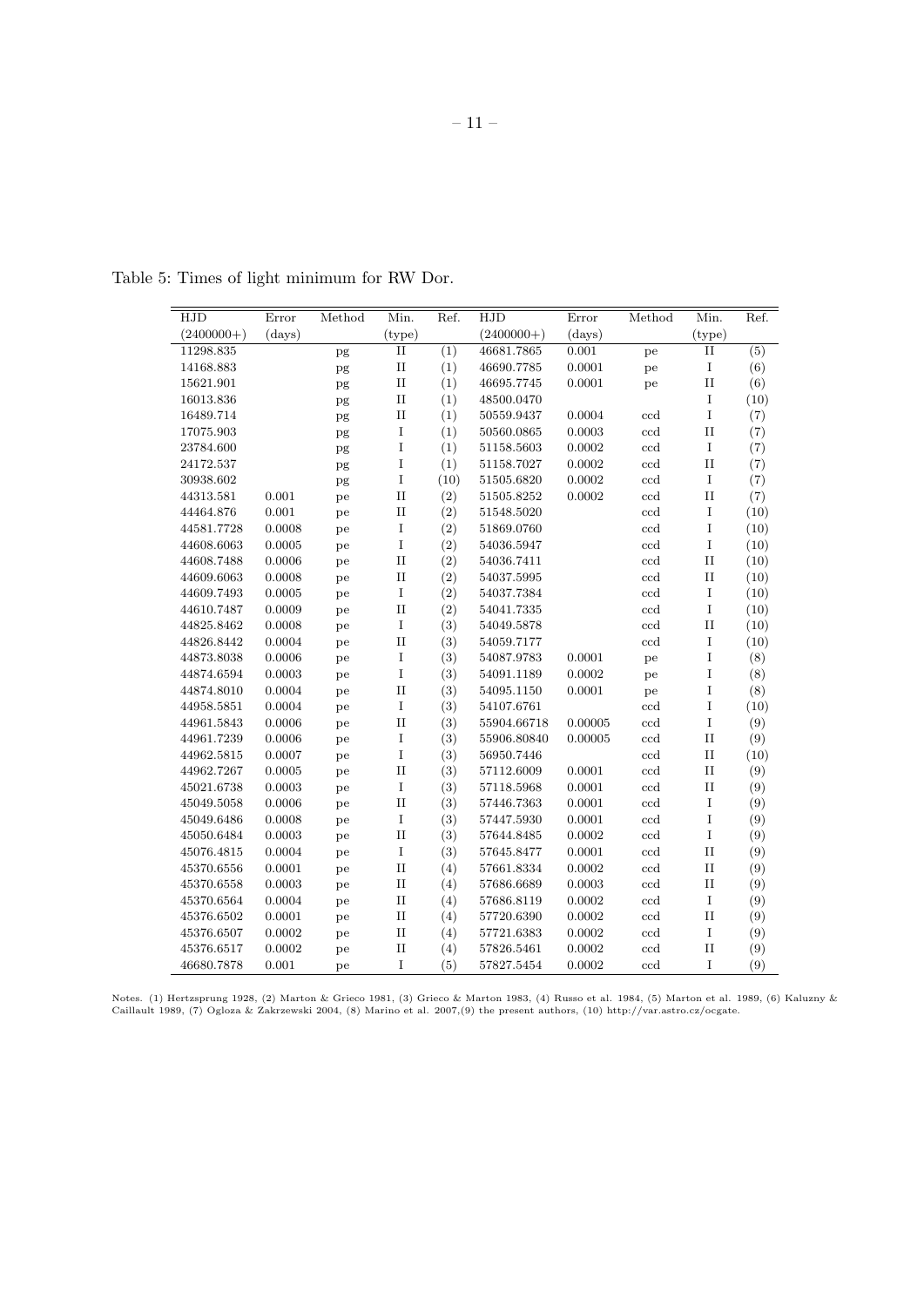

Fig. 4.— Theoretical light curves (solid lines) computed using the W-D method compared to the observed light-curves for data set-1 (left panel) and for data set-2 (right panel) without third light and spot. All synthetic light curves fit well with normal points except *B*-band light curves in data set-1 which is not fit well at the secondary minimum.



Fig. 5.— Geometrical structures at phases of 0.00, 0.25, 0.50 and 0.75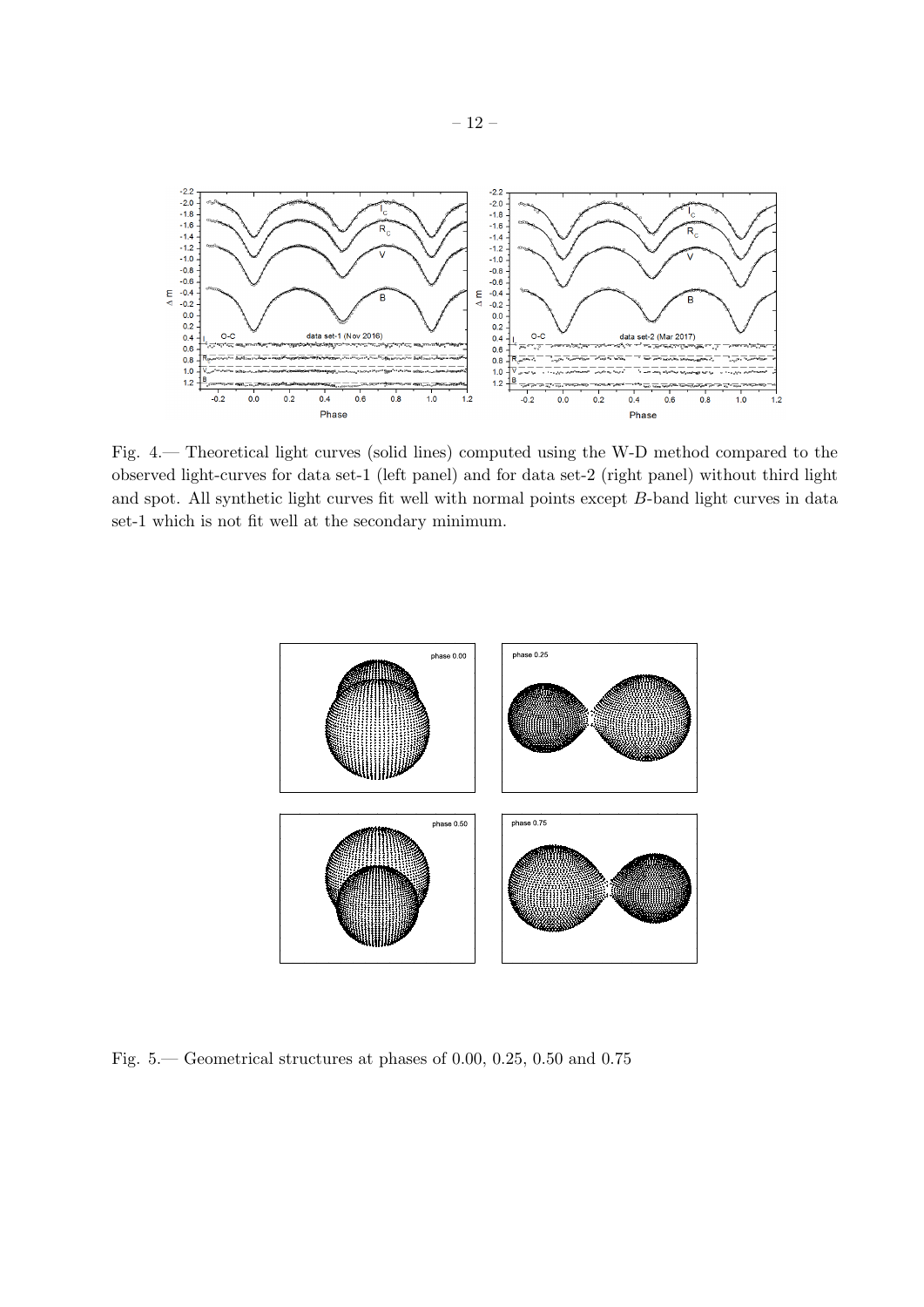1993). All fixed parameters are listed in Tables 4. The adjustable parameters are the inclination  $(i)$ , the mass ratio  $(q)$ , the temperature of star 2  $(T_2)$ , the monochromatic luminosity of star 1  $(L_{1B}, L_{1V}, L_{1R_c} \text{ and } L_{1I_c})$ , the dimensionless potential of star 1  $(\Omega_1 = \Omega_2)$  in mode 3 for contact configuration.

For precise mass ratio determination, Hilditch et al. (1992) had published results of radialvelocity measurements and gave a mass ratio of  $q_{sp} = 0.68 \pm 0.03$ . Later, Duerbeck & Rucinski (2007) obtained  $q_{sp} = 0.63 \pm 0.03$ . However, we used a *q*-search method first with our photometric data to determine the photometric mass ratio (*qph*) and then set mass ratio as an adjustable parameter to get a better fit for data set-1 and set-2. We obtained the initial mass ratio at  $q =$ 1.6 and then the differential correction was performed until the final solutions were derived at the lowest sum of the weighted square deviations  $\Sigma(W(O - C))^2$ , hereafter Σ. The result is about *q*  $= 1.62\pm0.02$  or  $1/q = 0.615$  (which is close to the spectroscopic mass ratio of 0.63 that derived by Duerbeck & Rucinski, 2007) for both data sets. However, it is obvious that both sets of light curves show partial eclipses (*i <* 85 deg) that theirs photometric mass ratios obtained by *q*-search may not be accurate as discussed by Terrell & Wilson (2005). Therefore, we use the spectroscopic mass ratio 0.63 or  $1/0.63 = 1.587$  for our fixed mass ratio in the modeling process. The light-curve modeling results with optimum parameters are listed in Table 6. The corresponding theoretical light curves (solid lines) were compared to the observed light curves as shown in Fig. 4 for data set-1 (left panel) and for data set-2 (right panel). Additionally, Fig. 3 shows a cyclic variation that may be caused by light-travel time effect via the presence of a third body. Therefore, we added the third light (*l*3) as an adjustable parameter in order to check the luminosity contribution of such a third companion, but the results show the negative values for both data sets. This may suggest that if the third body really exists, it will be a very cool stellar companion. On the other hand, it may have no any companion orbiting the eclipsing pair. The presence of the third body will be discussed again in the next section. The geometrical structures of RW Dor based on the modeling are displayed in Fig. 5.

#### **5. Discussions and conclusions**

The two sets of complete multi-color light curves in  $BV(RI)_c$  bands were obtained by using the PROMPT-8 robotic telescope at CTIO in Chile from March 2015 to March 2017. The other data in 2011 were obtained by using the 2.15-m telescope at CASLEO, San Juan in Argentina. We compare our results to the light curves published by Deb & Singh (2011), no O'Connell effect (O'Connell 1951) and light curve variations were found. The photometric solutions indicate that RW Dor is a W-subtype, shallow contact binary with a degree of contact more than 10% and a high mass ratio ( $q \sim 1.587$  or 0.63), which indicates that the hotter component is the less massive one. The absolute dimensions of RW Dor are derived by using our photometric elements together with spectroscopic one by Duerbeck & Rucinski (2007), the results are:  $M_1 = 0.52 M_{\odot}$ ,  $M_2 = 0.82 M_{\odot}$ ,  $a=2.03R_0$ ,  $R_1 = 0.703R_0$ ,  $R_2 = 0.881R_0$ ,  $L_1 = 0.423L_0$  and  $L_2 = 0.534L_0$ . These parameters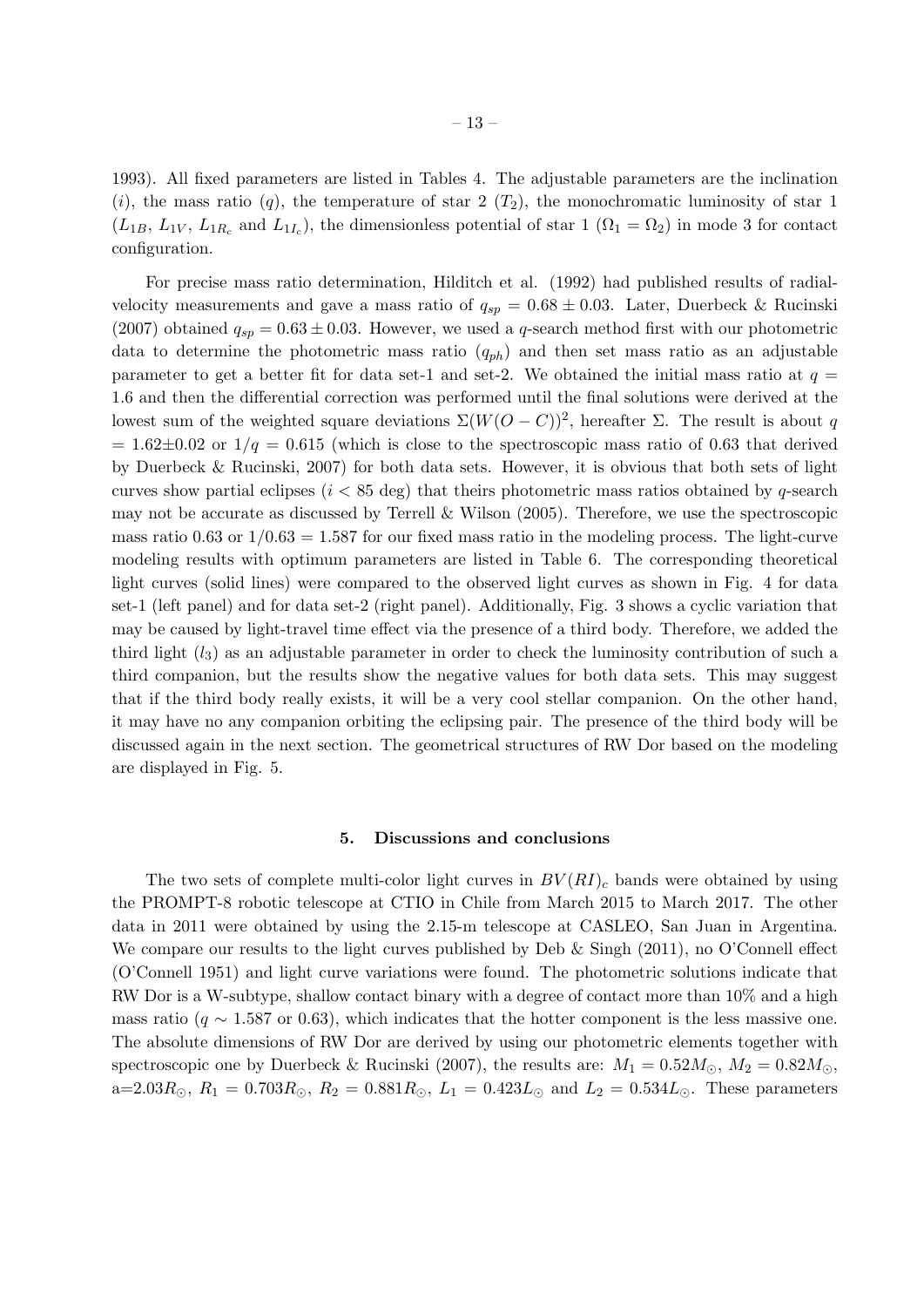| Parameters             | set-1                | $set-2$              |
|------------------------|----------------------|----------------------|
| $T_1(K)$               | 5560                 | 5560                 |
| $g_1 = g_2$            | 0.32                 | fixed                |
| $A_1 = A_2$            | 0.50                 | fixed                |
| $q(M_2/M_1)$           | 1.587                | fixed                |
| $T_2$ (K)              | $5287(\pm 10)$       | $5238(\pm 13)$       |
| $T_1 - T_2$ (K)        | 273                  | 322                  |
| $T_2/T_1$              | 0.951                | 0.942                |
| $i^{\left( o \right)}$ | $77.2(\pm 0.1)$      | $76.9(\pm 0.2)$      |
| $\Omega_{in}$          | 3.091                | 3.091                |
| $\Omega_{out}$         | 2.732                | 2.732                |
| $\Omega_1 = \Omega_2$  | $4.64(\pm 0.04)$     | $4.62(\pm 0.03)$     |
| $L_1/(L_1+L_2)(B)$     | $0.475(\pm 0.006)$   | $0.491(\pm 0.006)$   |
| $L_1/(L_1+L_2)(V)$     | $0.455(\pm 0.005)$   | $0.467(\pm 0.005)$   |
| $L_1/(L_1+L_2)(R_c)$   | $0.444(\pm 0.005)$   | $0.455(\pm 0.005)$   |
| $L_1/(L_1+L_2)(I_c)$   | $0.437(\pm 0.005)$   | $0.446(\pm 0.004)$   |
| $r_1(pole)$            | $0.3222(\pm 0.0013)$ | $0.3242(\pm 0.0014)$ |
| $r_1(side)$            | $0.3378(\pm 0.0014)$ | $0.3402(\pm 0.0015)$ |
| $r_1(back)$            | $0.3740(\pm 0.0015)$ | $0.3777(\pm 0.0018)$ |
| $r_2(pole)$            | $0.4057(\pm 0.0053)$ | $0.4069(\pm 0.0048)$ |
| $r_2(side)$            | $0.4309(\pm 0.0069)$ | $0.4326(\pm 0.0063)$ |
| $r_2(back)$            | $0.4635(\pm 0.0102)$ | $0.4658(\pm 0.0093)$ |
| f                      | $11.5\%(\pm 6.7\%)$  | $15.0\%(\pm 6.1\%)$  |
| $\sum W_i (O-C)^2_i$   | 0.01641              | 0.01866              |

Table 6: Photometric solutions for data set-1 and set-2 when  $T_1\!\!=\!\!5560$  K.

Table 7: Parameters of the tertiary component for RW Dor.

| Parameters                | Value   | Error   | Units       |
|---------------------------|---------|---------|-------------|
| $P_3$                     | 49.9207 | 0.0003  | yrs         |
| $A_3$                     | 0.0054  | 0.0002  | days        |
| $a'_{12} \sin i'$         | 0.929   | 0.026   | AU          |
| f(m)                      | 0.00032 | 0.00003 | $M_{\odot}$ |
| $e_3$                     | 0.0     | assumed |             |
| $M_3$ $(i' = 90^{\circ})$ | 0.087   | 0.002   | $M_{\odot}$ |
| $a_3$ $(i' = 90^{\circ})$ | 14.33   | 0.58    | AU          |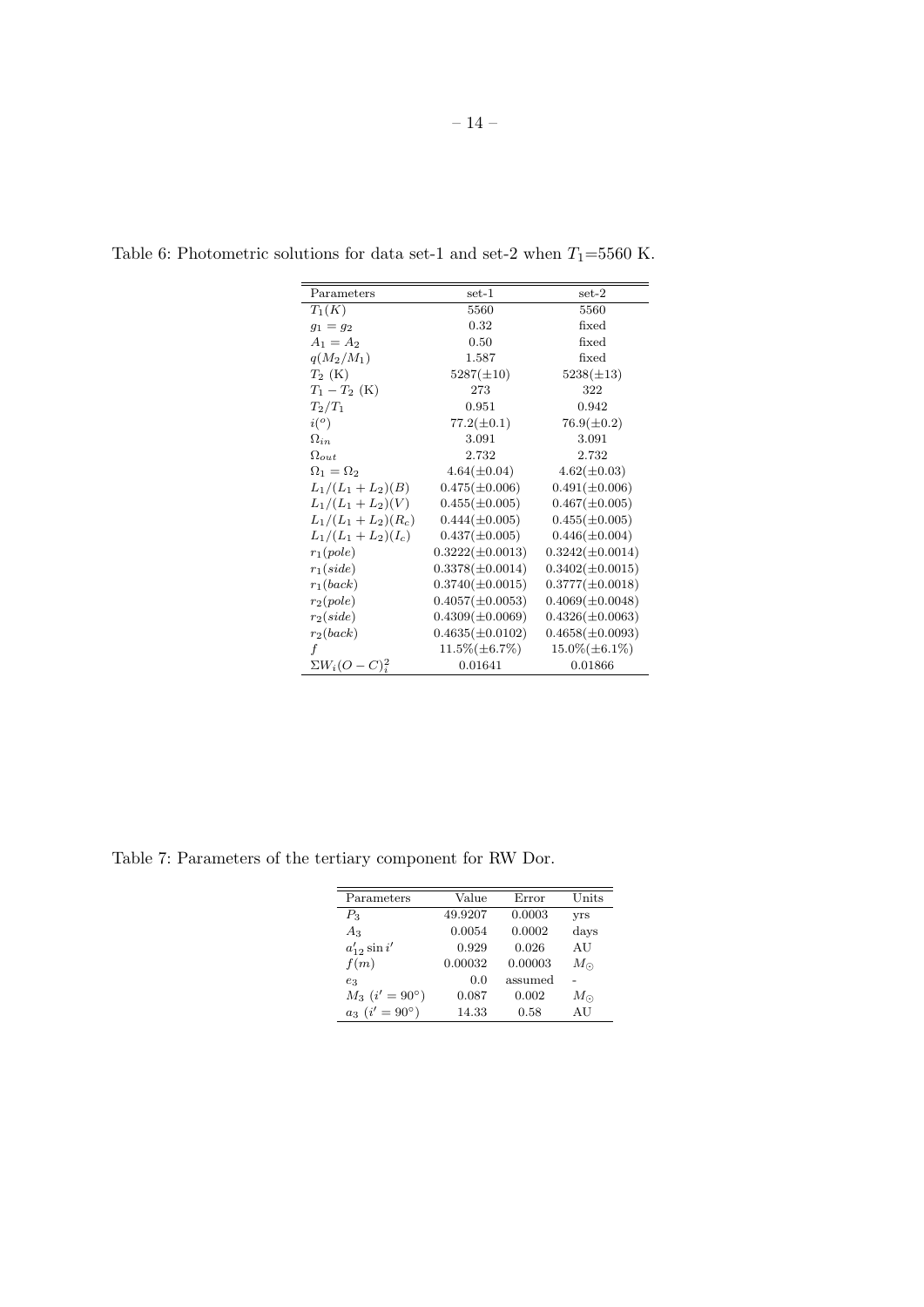are close to those recently derived by Deb & Singh (2011).

The downward parabolic curve in the *O−C* diagram shows the orbital period decrease at a rate of  $dP/dt = -14.19 \times 10^{-9}$  d yr<sup>-1</sup> without sinusoidal term and  $dP/dt = -9.61 \times 10^{-9}$  d yr<sup>-1</sup> with a cyclic oscillation. The type of variations, i.e., a long-term decrease combined with a cyclic change, is commonly found in W UMa-type stars, for examples, V417 Aql (Qian 2003), V1139 Cas (Li et al., 2015a), MR Com (Qian et al. 2013a), BX Peg (Li et al. 2015b), V524 Mon (He et al. 2012), and V1073 Cyg (Tian et al. 2018). Some W-type contact binaries whose properties are similar to RW Dor are listed in Table 8, most of them are shallow contact binaries with decreasing period. The long-term period decrease can be explained either by the mass transfer from the more massive component to the less massive one or by the angular momentum loss (AML) via magnetic braking, or by the combination of both processes. If the long-term period decrease is due to conservative mass transfer, the mass transfer rate can be determined with the following well-known equation,

$$
\frac{\dot{P}}{P} = -3\dot{M}_2(\frac{1}{M_1} - \frac{1}{M_2})
$$
\n(4)

The mass transfer rate is  $dM/dt = 23.55 \times 10^{-9} M_{\odot}yr^{-1}$  for the case of Eq. 2 and  $dM/dt =$ <sup>15</sup>*.*<sup>95</sup> *<sup>×</sup>* <sup>10</sup>*−*<sup>9</sup> *<sup>M</sup>⊙*yr*−*<sup>1</sup> for the case of Eq. 3. The timescale of mass transfer can be computed as  $M_2/\dot{M} \sim 3.48 \times 10^7$  yr (or 35 Myr) for Eq. 2 and  $M_2/\dot{M} \sim 5.14 \times 10^7$  yr (or 51 Myr) for Eq. 3. While the time scale of period decrease  $P/\dot{P} \sim 2.01 \times 10^7$  yr (or 20 Myr) for Eq. 2 and  $P/\dot{P} \sim 2.97 \times 10^7$  yr (or 30 Myr) for Eq. 3. The thermal timescale of the more massive component is  $46.43 \times 10^6$ yr (or 46 Myr). Those timescales reveal that RW Dor is presently undergoing a slow mass transfer at the beginning stages of contact evolution with high mass ratio, shallow contact configuration and long-term orbital period decrease. In this way, the contact degree of the system will become higher and the system will evolve into a deeper contact binary. Another plausible explanation for long-term period decrease is AML via magnetic stellar wind and it can be determined by the following equation given by Bradstreet & Guinan (1994),

$$
\dot{P} \approx -1.1 \times 10^{-8} q^{-1} (1+q)^2 (M_1 + M_2)^{-5/3} k^2 \times (M_1 R_1^4 + M_2 R_2^4) P^{-7/3},\tag{5}
$$

where  $k^2$  is the gyration constant ranging from 0.07 to 0.15 for solar type stars. By adopting a value of  $k^2 = 0.1$  (Bradstreet & Guinan 1994), the rate of orbital period decrease due to AML can be computed as  $dP/dt = -33.2 \times 10^{-9}$  d yr<sup>-1</sup>, in this case the timescale of period decrease is  $P/\dot{P} \sim 8.598 \times 10^6$  yr (or 8.6 Myr) which is about two times shorter than the timescale from Eq. 2 and three times from Eq. 3. This means that the conservative mass transfer may not satisfy to explain the secular period decrease or the mass transfer may be dynamical (Qian & Zhu 2002). To explain this, Qian (2001a) proposed that the rate of AML is changed depending on the depth of overcontact. When the period decrease, the separation between the components becomes closer and the depth of contact increases, causing common convective envelope (CCE) to become deeper and increase mixing in the CCE which may result to AML to be lower rate (Vilhu 1981; Smith 1984). If AML value is larger than the critical value of Rahunen (1981) and causes orbital period to decrease, the evolution of RW Dor will be on the AML-controlled stage. Based on period studies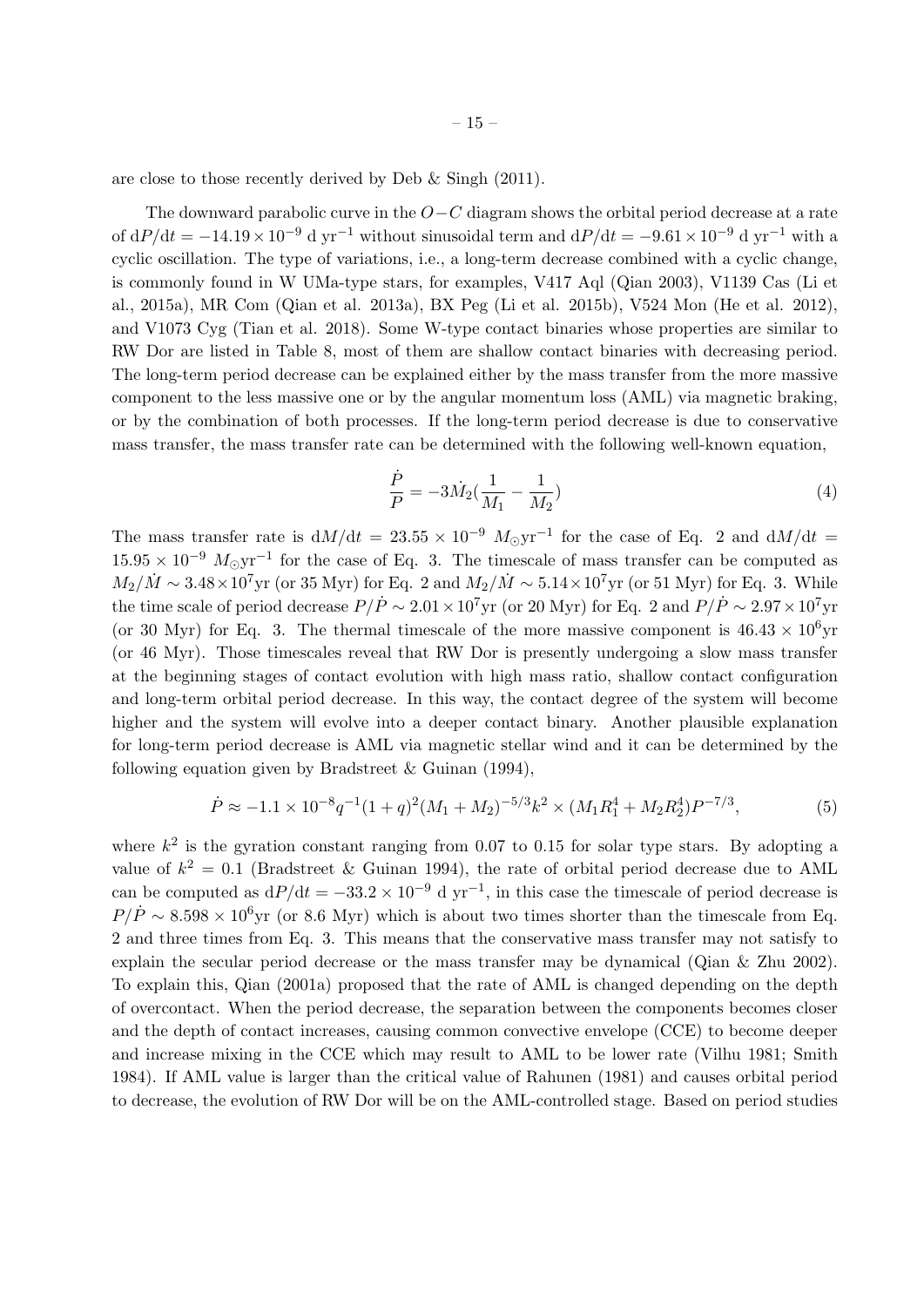by Qian (2001a), the evolution of RW Dor may be the combination of the thermal relaxation oscillation (TRO) and the AML changes through the variable depth of overcontact, e.g. V417 Aql (Qian 2003). In addition, the study by Marton et al. (1989) has shown that there is a hot spot on the cooler component located near the neck of the system, suggesting a secondary-to-primary mass transfer which has a good agreement with the long-term period decrease. This indicates that RW Dor is in the transition phase to W UMa and is at the beginning of the contact phase similar to VW Boot (Qian & Zhu 2002). If the orbital period decrease is caused by losing angular momentum through magnetic braking, this is in agreement with the conclusion derived by Qian et al. (2017b, 2018) that some EW-type contact binaries were formed from short-period EA-type systems via case A mass transfer (Bradstreet & Guinan 1994; Vilhu 1982). Based on spectroscopic observations with LAMOST (Qian et al. 2017b, 2018) reveal that short period EW binaries (P *<* 0.4 d) have low metallicities, suggesting that EW-type binaries are old stellar populations and may be older than their long period cousins. This means that they have a longer pre-contact phase (Qian et al. 2017b). Moreover, the evolution study of low-mass contact binaries (LMCB) by Stepien & Gazeas (2012) indicates that the systems with low total mass ( $M < 1.4 M_{\odot}$ ) and short orbital period (P *<* 0.3 d) have a long pre-contact phase that lasts for 8-9 Gyrs, while the contact phase takes only about 0.8 Gyr with low mass transfer rate. The situation of RW Dor has good agreements with the conclusions proposed by Stepien & Gazeas  $(2012)$  and Qian et al.  $(2017b,$ 2018) that the shallow-contact binary with short period (P *∼* 0.285 d), low total mass (M *∼* 1.34 *M*<sub>○</sub>) and long-term period decrease is a newly formed contact binary, which is similar to V524 Mon (He et al. 2012), MR Com (Qian et al. 2013a), BI Vul (Qian et al. 2013b) and CSTAR 038663 (Qian et al. 2014a), with the beginning state of the contact phase or recently evolved into contact configuration after it spent a long time in pre-contact phase. In addition, the absolute parameters of RW Dor are quite close to V336 TrA (Kriwattanawong et al 2018, see Fig. 4), suggesting that the more massive component (the secondary) of RW Dor will locate near the ZAMS (the zero age main sequence), while the location of the less massive one should be close to the TAMS (the terminal age main sequence). This means that the less massive one has evolved to reach the TAMS, whereas the more massive one has not evolved. It may be due to the mass transfer between the components.

In addition, a cyclic oscillation superimposed on a secular term is usually found in W UMa type binaries (see Qian 2001b, Qian 2002). Therefore, it is possible that there may exist a periodic variation superimposed on a secular period decrease in the  $O - C$  curve of RW Dor, even weak evidence as explained in section 3. If assuming that the periodic change in  $O - C$  curve exists, by analysis of Eq. 3, the sinusoidal term reveals a cyclic change with a semi-amplitude of 0.0054 days and a period of 49.92 years. The periodic variations in W UMa binary stars are usually explained by the two ideas, one is the Applegate mechanism (Applegate 1992) via magnetic activity cycles at one or both components. The second idea is the light-travel time effect (Liao & Qian 2010; Han et al. 2016) via the presence of a third body.

The Applegate mechanism suggests that the cyclic change is caused by magnetic activity-driven variations in the quadrupole moment of solar-type components. Because RW Dor consists of G4/5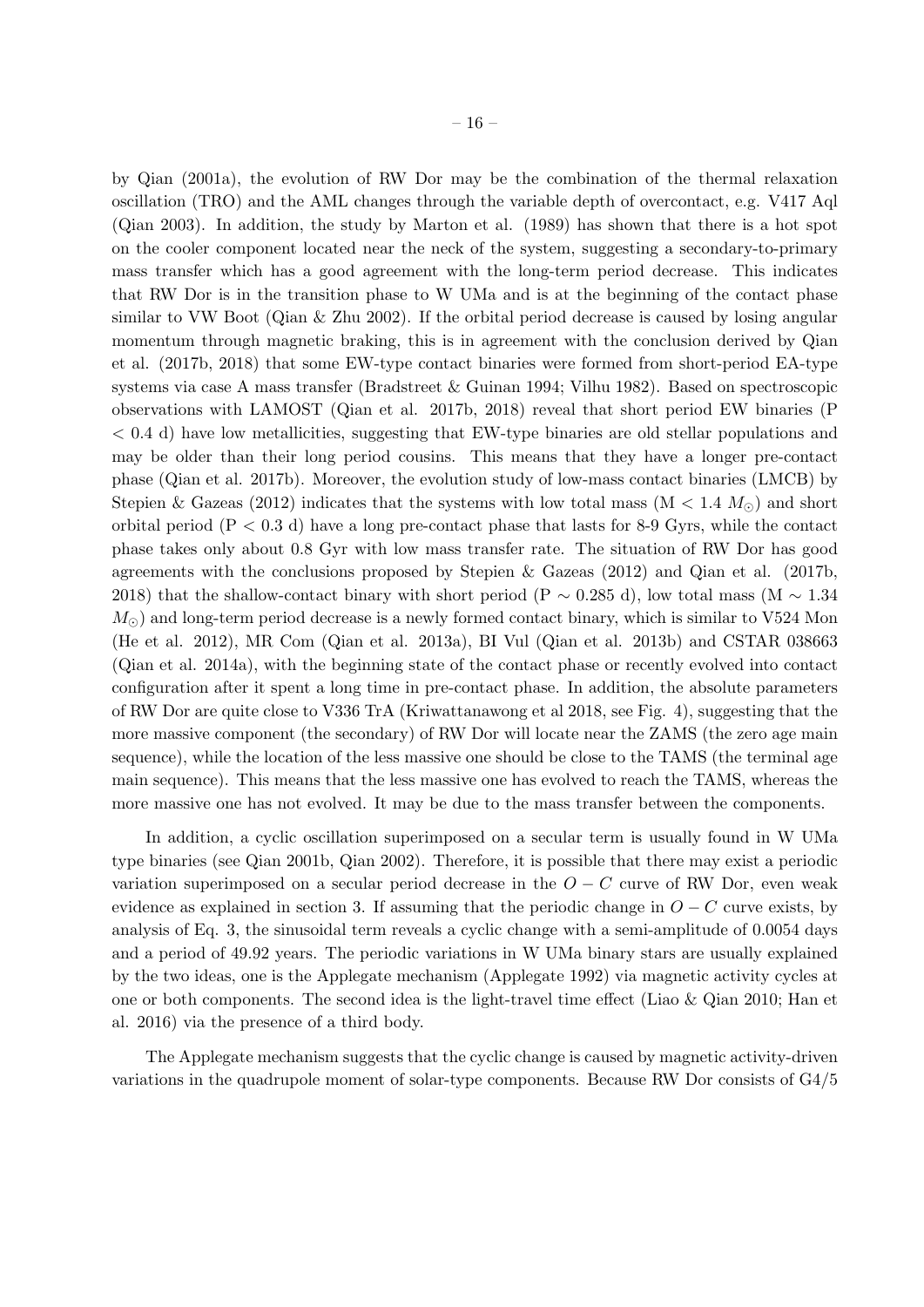Table 8: Parameters of marginal contact binaries (W-type systems).

| Star                | Sp.            | Period         | 1/q   |                          | dP/dt                    | Cyclic                   | $l_3$                    | $M_1$         | $M_2$                    | $M_3$                    | activities               | Ref.             |
|---------------------|----------------|----------------|-------|--------------------------|--------------------------|--------------------------|--------------------------|---------------|--------------------------|--------------------------|--------------------------|------------------|
|                     |                | ${\rm (days)}$ |       | (%)                      | $(x10^{-8} d/y)$         |                          |                          | $(M_{\odot})$ | $(M_{\odot})$            | $(M_\odot)$              |                          |                  |
| KIC 9532219         | G9             | 0.1981         | 0.833 | $\overline{\phantom{a}}$ | $-52.7$                  | <b>ves</b>               | 76%                      |               | $\overline{\phantom{0}}$ | 0.09                     | spot                     | (1)              |
| CC Com              | K4/5           | 0.2207         | 0.527 | 16.7                     | $-20.0$                  | yes                      | $\overline{\phantom{a}}$ | 0.37          | 0.71                     | 0.066                    | $\overline{\phantom{a}}$ | (2)              |
| BI Vul              | K3             | 0.2518         | 0.964 | 8.7                      | $-9.5$                   | yes                      | $\mathbf{n}$             | 0.72          | 0.75                     | 0.30                     | spot                     | $\left(3\right)$ |
| $V336$ TrA          | Κ1             | 0.2668         | 0.716 | 15.7                     | $\overline{\phantom{0}}$ | $\overline{\phantom{0}}$ | $\overline{a}$           | 0.65          | 0.91                     | $\overline{\phantom{a}}$ | spot                     | (4)              |
| <b>CSTAR 038663</b> | K3             | 0.2671         | 0.893 | 10.6                     | $\overline{\phantom{a}}$ | <b>ves</b>               | $< 1\%$                  | 0.72          | 0.81                     | 0.63/2.02                | spot/flares              | (5)              |
| BM UMa              | Κ              | 0.2712         | 0.540 | 17.0                     | $-7.49$                  | yes                      | $\overline{\phantom{a}}$ | 0.50          | 0.92                     | 0.25                     |                          | (6)              |
| BX Peg              | G <sub>5</sub> | 0.2804         | 0.372 | 23.1                     | $-9.84$                  | <b>ves</b>               | $\mathbf{n}$             | 0.38          | 1.02                     | 0.22                     | spot                     | (7)              |
| GSC 2765-0348       | G4             | 0.2835         | 0.313 | 34.0                     | $\sim$                   | $\overline{\phantom{a}}$ | $\overline{\phantom{a}}$ |               | $\overline{\phantom{a}}$ | $-$                      | 2 spots                  | (8)              |
| $V524$ Mon          | G <sub>5</sub> | 0.2836         | 0.476 | 7.7                      | $-.015$                  | yes                      | $\mathbf{n}$             | 0.50          | 1.10                     | 0.26                     | $\mathbf{n}$             | (9)              |
| LO Com              | K0             | 0.2864         | 0.404 | 3.2                      | $-11.8$                  | yes                      | $\mathbf{n}$             | 0.32          | 0.79                     | $\overline{\phantom{a}}$ | no                       | (10)             |
| GSC 3526-01995      | K2             | 0.2922         | 0.351 | 18.2                     | $\overline{\phantom{a}}$ | yes                      | $\mathbf{n}$             | 0.28          | 0.80                     | 0.57                     | spot                     | (11)             |
| IK Boo              | G <sub>2</sub> | 0.3031         | 0.873 | 2.2                      | $-21.7$                  | yes                      | $\overline{\phantom{a}}$ | 0.86          | 0.99                     | 0.21                     | spot                     | (12)             |
| V2284 Cyg           | G7             | 0.3069         | 0.345 | 39.2                     | $-29.7$                  | <b>ves</b>               | $\mathbf{n}$             | 0.30          | 0.86                     | 0.036                    | $\mathbf{n}$             | (13)             |
| TY Boo              | G <sub>3</sub> | 0.3171         | 0.466 | 12.0                     | $-2.99$                  | yes                      | $\overline{\phantom{a}}$ | 0.53          | 1.14                     | 0.49                     | $\overline{\phantom{a}}$ | (14)             |
| $V1007$ Cas         | K0             | 0.3320         | 0.297 | 8.1                      | $-17.8$                  | $\overline{\phantom{a}}$ | 1.1%                     | 0.34          | 1.14                     | $\overline{\phantom{a}}$ | spot                     | (15)             |
| V781 Tau            | $_{\rm G0}$    | 0.3449         | 0.453 | 21.6                     | $-6.01$                  | yes                      | $\mathbf{n}$             | 0.71          | 1.57                     | 0.16                     | spot                     | (16)             |
| V396 Mon            | F8             | 0.3963         | 0.392 | 18.9                     | $-8.57$                  | yes                      | $\mathbf{n}$             | 0.36          | 0.92                     | 0.31                     | $\overline{\phantom{a}}$ | (17)             |
| PP Lac              | G6             | 0.4012         | 0.435 | 23.9                     | $\overline{\phantom{a}}$ | yes                      | $\mathbf{n}$             | 0.51          | 1.18                     | 0.21                     | $\mathbf{n}$             | (18)             |
| MR Com              | F5             | 0.4127         | 0.256 | 10.0                     | $-53.0$                  | yes                      | $< 1\%$                  | 0.36          | 1.40                     | 0.18                     | no                       | (19)             |
| RW Dor              | G4/5           | 0.2854         | 0.630 | >10                      | $-1.42$                  | unclear                  | $\mathbf{n}$             | 0.52          | 0.82                     | unclear                  | $\mathbf{n}$             | (20)             |

Notes. (1) Lee et al 2016, (2) Yang et al. 2009, (3) Qian et al. 2013b, (4) Kriwattanawong et al. 2018, (5) Qian et al. 2014a, (6) Yang et al 2009, (7) Lee et al. 2004 & 2009, (8) Samec et al. 2012,(9) He et al. 2012, (10)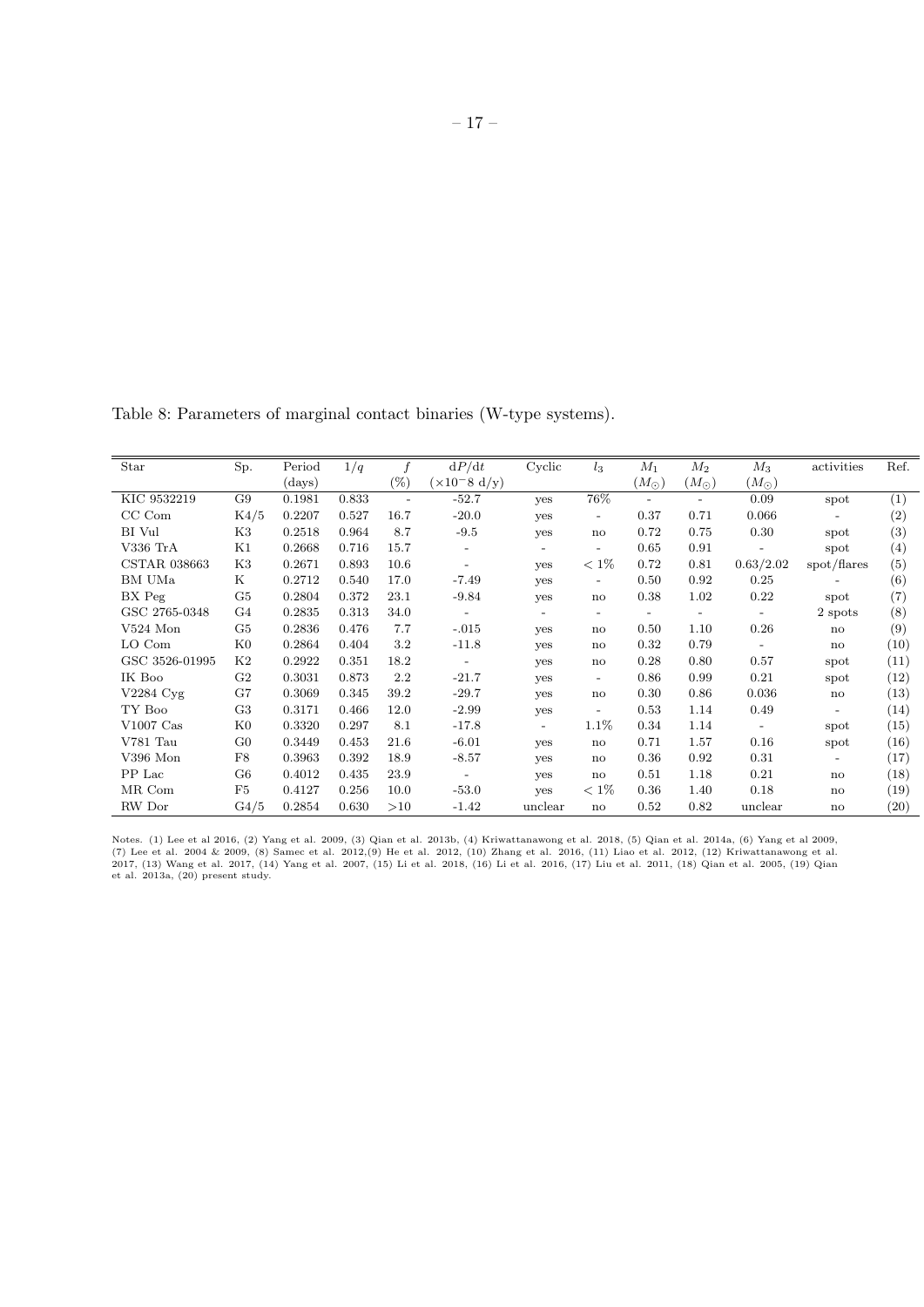V spectral type stars, it should show strong magnetic activity. If this is in the case, the quadrupole moment of the binary star can be determined from the equations given by Rovithis-Livaniou et al. (2000) and Lanza & Rodono (2002),

$$
\Delta P = \sqrt{\left[1 - \cos(2\pi P/P_3)\right]} \times A_3 \tag{6}
$$

and  $\Delta P$ 

$$
\frac{\Delta P}{P} = -9\frac{\Delta Q}{Ma^2},\tag{7}
$$

where  $A_3$  is the amplitude of the sinusoidal term in Eq. (3),  $P_3$  is the magnetic activity period,  $R$ is the radius of the active star and *a* is the separation. The result is  $\Delta P/P \sim 1.317 \times 10^{-6}$  and the quadruple moment for primary star  $\Delta Q_1 = 3.07 \times 10^{48}$  g cm<sup>2</sup> and for secondary star  $\Delta Q_2 =$  $4.84 \times 10^{48}$  g cm<sup>2</sup>. These values for both components are lower than the typical values for active contact binary which ranging from  $10^{51}$  to  $10^{52}$  g cm<sup>2</sup>. Thus, the cyclic oscillation in Fig. 3 cannot be interpreted by the result of Applegate mechanism. Furthermore, no spot activity cycles or light curve variations were found during the observations. The light curves may be stable for years (see Fig. 1) comparing to the previous publications, which suggests that there is very weak magnetic activity cycle at that time. Therefore, this period modulation may not be caused by magnetic activity cycle that happens normally in single solar-type stars. There are many contact systems that periodic variations cannot be explained by the Applegate mechanism as discussed by Qian et al. (2013b), but the most probable reason causing the cyclic changes for those binaries is the lighttravel time effect due to the perturbations from a third body (Irwin 1952, Borkovits & Hegedues 1996, Liao & Qian 2010).

Therefore, the plausible idea for the cyclic period change is the light-travel time effect via the presence of a third body. By assuming that the tertiary component is moving in a circular orbit, the value of  $a'_{12} \sin i'$  is computed as 0.929 au by using the relation  $a'_{12} \sin i' = A_3 \times c$ , where  $A_3$  is the semi-amplitude of the  $O - C$  oscillation,  $c$  is the speed of light and  $i'$  is the orbital inclination of the third component. Thus the mass function, the masses and the orbital radii of the third component in different inclination values can be determined with the following equation:

$$
f(m) = \frac{4\pi^2}{GP_3^2} \times (a'_{12}\sin i')^3 = \frac{(M_3\sin i')^3}{(M_1 + M_2 + M_3)^2},\tag{8}
$$

the corresponding values are displayed in Table 7. The mass function of the third body can be  $\det(M) = 0.00032(\pm 0.00003)M_{\odot}$ . The mass of the third body  $M_3 \sin i' = 0.087(\pm 0.002)M_{\odot}$ and the orbital radius  $a_3 = 14.33$  au. If the minimum mass of the third body is 0.087  $M_{\odot}$ , the third body will be a very low-mass star, red dwarf or M-type star that is extremely small luminosity and difficult to detect. Since no third light was reported in the photometric studies (Marino et al. 2007 and Deb & Singh 2011) and no spectral lines of a third body were found (Rucinski et al. 2007). To check the third body, we also searched for the third light during the photometric solution, but the results showed negative values that means the contribution of the third light is very small comparing to the total light of the system. Since its mass is very small and locates very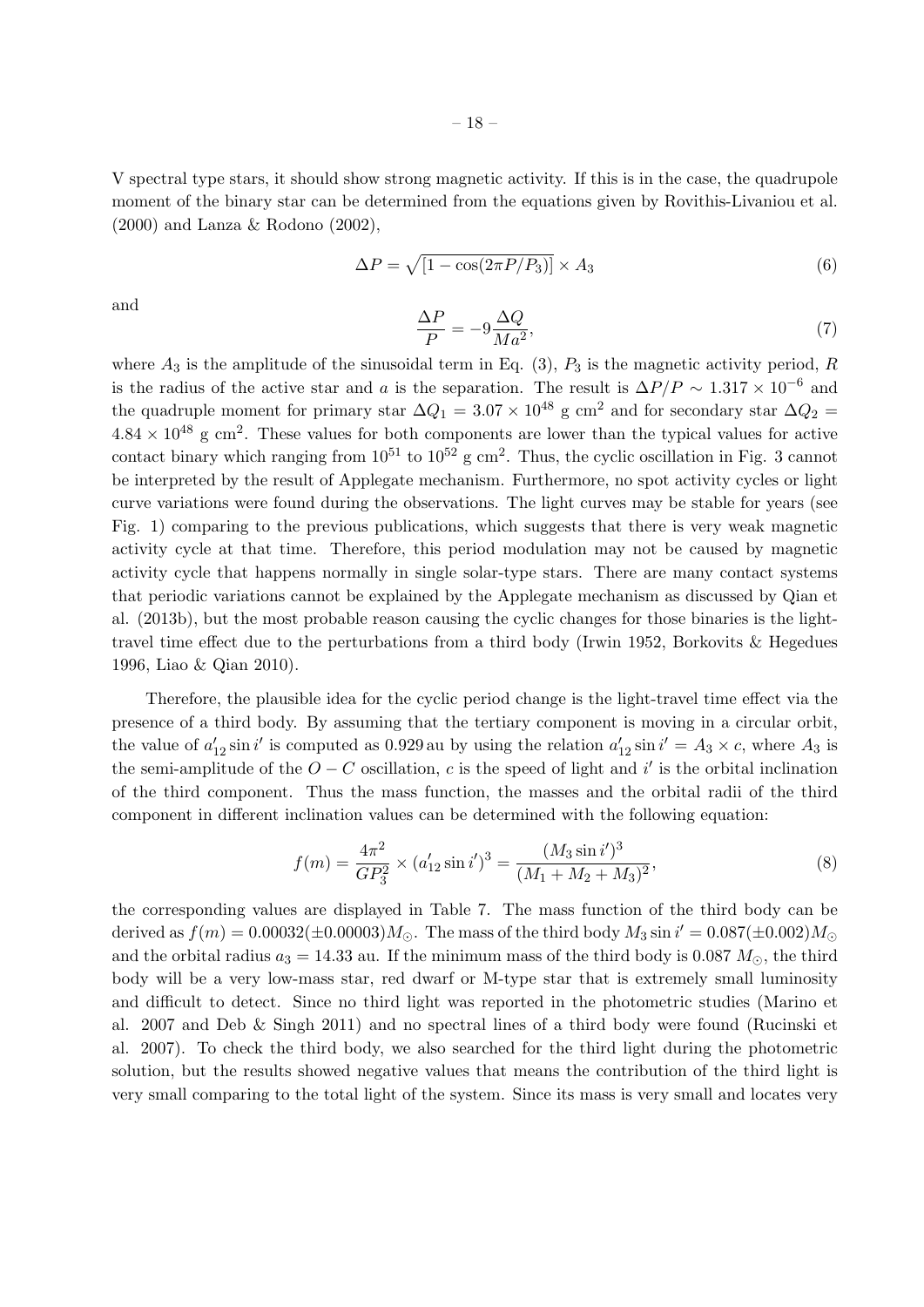far (*∼* 14.33 au) from the central binary system, thus it may not play an important role for the origin and evolution of the central binary by removing angular momentum from the inner system via Kozai cycle (Kozai 1962). In this way, RW Dor will normally evolve into contact phase without acceleration.

Based on section 3, there is very weak evidence for cyclic change in  $O - C$  analysis of Fig. 3 because of a few eclipse timings before 1948 with large scatter and a big gap of time interval between 1943 and 1980. However, almost contact binaries were found to be triple or multiple systems (Pribulla & Rucinski 2006; D'Angelo et al 2006; Rucinski 2007) and one can see at Table 6, most of them have no third light in their light curves but show periodic variations in longterm period changes. Recently, a possible substellar object orbiting around the solar-like contact binary V2284 Cyg was firstly reported by Wang et al. (2017). Also in K-type shallow contact binary CC Com with very low mass  $M_3 = 0.066 M_{\odot}$  by Yang et al. (2009) and KIC 9532219 with  $M_3 = 0.089M_\odot$  by Lee at el. (2016) or TX Cnc with  $M_3 = 0.097M_\odot$  by Liu et al. 2007. More recently, the eclipsing binary Kepler-503 has been found that there is a brown dwarf or low-mass star with  $M_3 = 0.075 M_{\odot}$  orbiting around a subgiant star (Canas et al. 2018). Therefore, the existence of third body in the system cannot be ruled out completely. To prove that the invisible additional companion exists or not, long-term monitoring in photometric with new eclipse timings and spectroscopic observations are required.

This work is supported by the National Natural Science Foundation of China (No. 11503077). We would like to thank Dr. Wiphu Rujopakarn and NARIT for time allocation to use PROMPT-8 for our observations. More CCD observations were obtained with the 2.15-m "Jorge Sahade" (JS) telescope at Complejo Astronomico El Leoncito (CASLEO), San Juan, Argentina. This research has made use of the SIMBAD online database, operated at CDS, Strasbourg, France, NASA's Astrophysics Data System (ADS).

#### **REFERENCES**

Bokovits, T. & Hegedues, T. 1996, Astro. Space Sci., 120, 63

Bradstreet, D. H. & Guinan, E. F. 1994, ASP conf. Ser. (Interacting Binary stars), 56, 228

- Canas, C. I., Bender, C. F., Mahadevan, S., et al. 2018, ApJS, 861, L4
- Cannon, A. J. 1921, Harvard Bull., 754
- Cox, A. N. 2000, Allen's Astrophysical Quantities(4th ed.; New York: Springer)

D'Angelo, C., van Kerkwijk, M. H. & Rucinski, S. M. 2006, AJ, 132, 650

Applegate, J. H. 1992, ApJ, 385, 621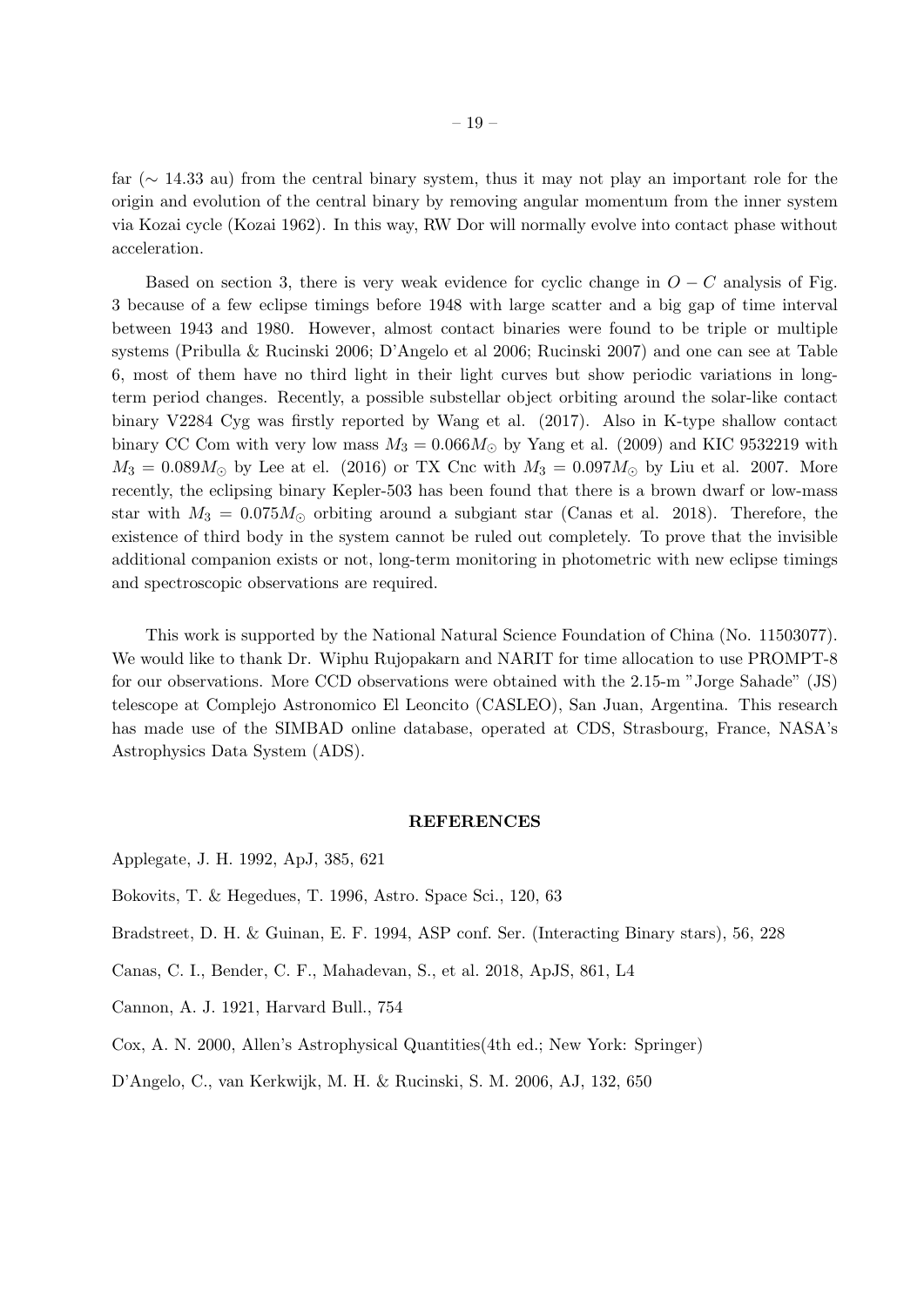- Dai, Z.-B., Qian, S.-B., , 2009, ApJ, 703, 109
- Deb, S. & Singh, H. P. 2011, MNRAS, 412, 1787
- Duerbeck, H. W., & Rucinski, S. M. 2007, AJ, 133, 169
- Han, C., Udalski, A., Sumi, T. Gould, A., et al. 2017, ApJ, 843, 59
- Han, Z.-T., Qian, S.-B., Voloshina, I., Metlov, V. G., Zhu, L.-Y., Li, L.-J. 2016, RAA, 16, 156
- He, J.-J., Wang, J.-J. & Qian, S.-B. 2012, PASJ, 64, 85
- Hertzsprung, E. 1925, BAN, 77, 218
- Hertzsprung, E. 1928, BAN, 146, 154
- Hilditch, R. W., Hill, G., Bell, S. A. 1992, MNRAS, 255, 285
- Hog, E., Fabricius, C., Makarov, V. V. et al. 2000, A&A, 355, 27
- Irwin, J. B., 1952, ApJ, 116, 211
- Kaluzny, J. 1986a, Acta Astron., 36, 105
- Kaluzny, J. 1986b, Acta Astron., 36, 113
- Kaluzny, J. 1986c, Acta Astron., 36, 121
- Kaluzny, J. & Caillault, J.-P. 1989, Acta Astron., 39, 27
- Kozai, Y. 1962, AJ, 67, 579
- Kreiner, J. M. 2004, Acta Astron., 54, 207
- Kriwattanawong, W., Sanguansak, N. & Maungkorn, S., 2017, PASJ, 69, 62
- Kriwattanawong, W., Sarotsakulchai, T., Maungkorn, S., Reichart, D. E., et al. 2018, NewA, 61, 1
- Lanza, A. F., & Rodono, M. 2002, AN, 323, 424
- Layden, A. C. & Broderick, A. J. 2010, PASP, 122, 1000
- Leavitt, H. 1908, Harvard Annals, 60, 100
- Lee, J. W., Kim, S.-L., Lee, C.-U., Youn, J.-H., 2009, PASP, 121, 1366
- Lee, J. W., Hong, K. S., Koo, J.-R., Park, J.-H. 2016, ApJ, 820, 1
- Li, K., Gao, D.-Y., Hu, S.-M., Gu, D.-F., Jiang, Y.-G., Chen, X. 2016, Ap&PP, 361, 63
- Li, K., Hu, S.-M., Guo, D.-F., Jiang, Y.-G., Gao, D.-Y., Chen, X., 2015a, NewA, 34, 217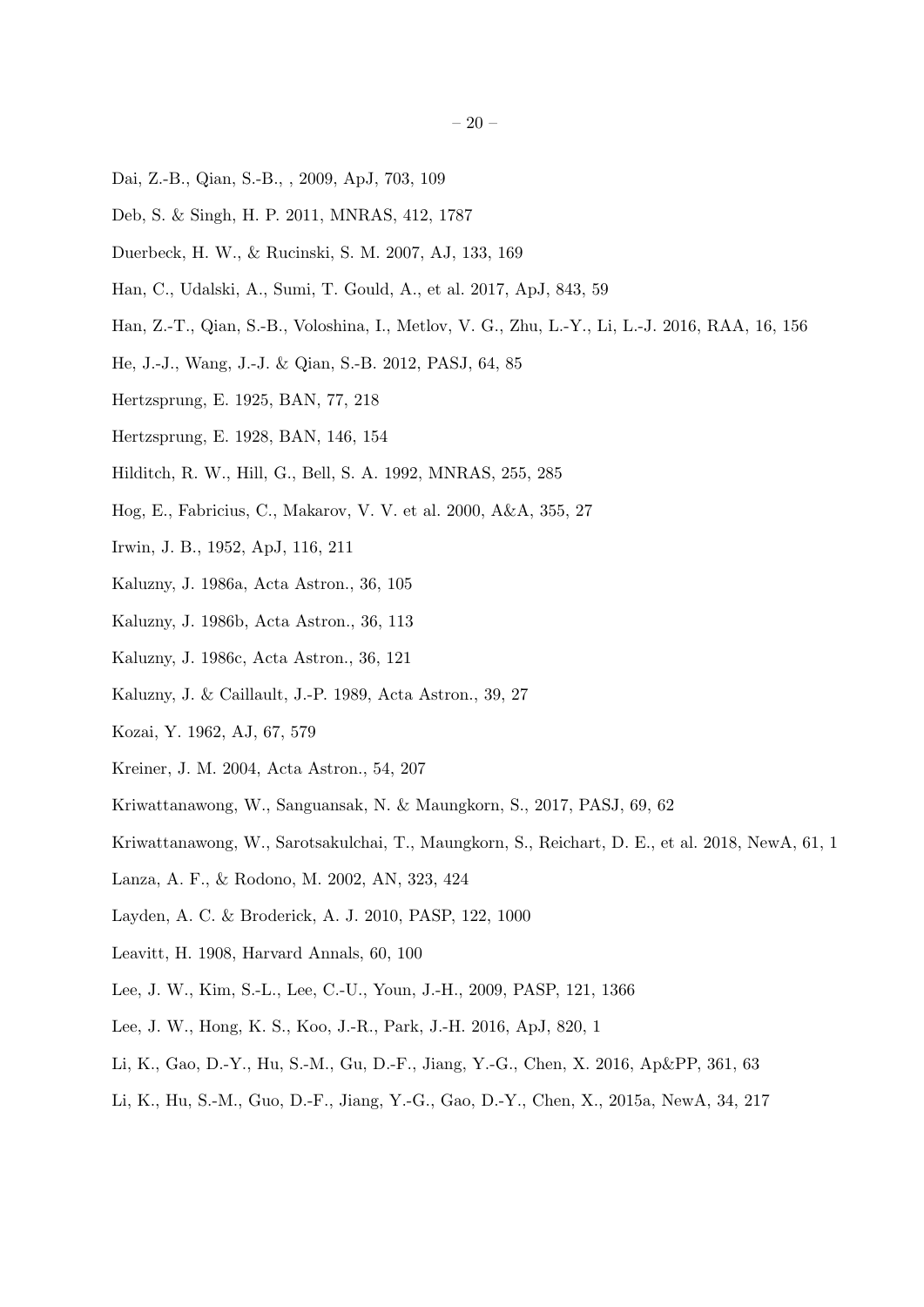- Li, K., Hu, S.-M., Guo, D.-F., Jiang, Y.-G., Gao, D.-Y., Chen, X., 2015b, NewA, 41, 17
- Li, K., Qian, S.-B., Hu, S.-M., He, J.-J. 2014, AJ, 147, 98
- Li, K., Xia, Q.-Q., Hu, S.-M., Guo, D.-F., Chen, X. 2018, PASP, 130, 074201
- Liao, W.-P. & Qian, S.-B. 2010, MNRAS, 405, 1930
- Liao, W.-P. & Qian, S.-B. & Liu, N.-P. 2012, AJ, 144, 178
- Liu, L., Qian, S.-B., Boonrucksar, S., Zhu, L.-Y. et al., 2007, PASJ, 59, 607
- Liu, L., Qian, S.-B., Liao, W.-P., He, J.-J., Zhu, L.-Y., et al. 2011, AJ, 141, 44
- Lucy, L. B. & Wilson, R. E. 1979, ApJ, 231, 502
- Marino, B. F., Walker, W. S. G., Bembrick, C., Budding, E. 2007, PASA, 24, 199
- Marton, S. F. & Grieco, A. 1981, IBVS, No. 1960
- Marton, S. F. & Grieco, A. 1983, IBVS, No. 2346
- Marton, S. F., Grieco, A., Sistero, R. F. 1989, MNRAS, 240, 931
- McLaughlin, D. B. 1927, AJ, 38, 45
- Mullan, D. J. 1975, ApJ, 198, 563
- O'Connell D. J. K. 1951, Riverview Pub., 2, 85
- Ogloza, W. & Zakrzewski, B. 2004, IBVS, No. 5507
- Paczynski, B., Szczygiel, D. M., Pilecki, B., Pojmanski, G. 2006, MNRAS, 368, 1311
- Pribulla, T. & Rucinski, S. M. 2006, AJ, 131, 2986
- Qian, S.-B. 2001a, MNRAS, 328, 635
- Qian, S.-B. 2001b, MNRAS, 328, 914
- Qian, S.-B. 2002, A&A, 384, 908
- Qian, S.-B. 2003, A&A, 400, 649
- Qian, S.-B. & Zhu, L.-Y. 2002, ApJ, 568, 1004
- Qian, S.-B., Zhu, L.-Y. & Boonrucksar, S. 2005, NewA, 11, 52
- Qian, S.-B., Liu, N.-P., Liao, W.-P., He, J.-J., Liu, L., Zhu, L.-Y., Wang, J.-J., & Zhao, E.-G. 2013a, AJ, 146, 38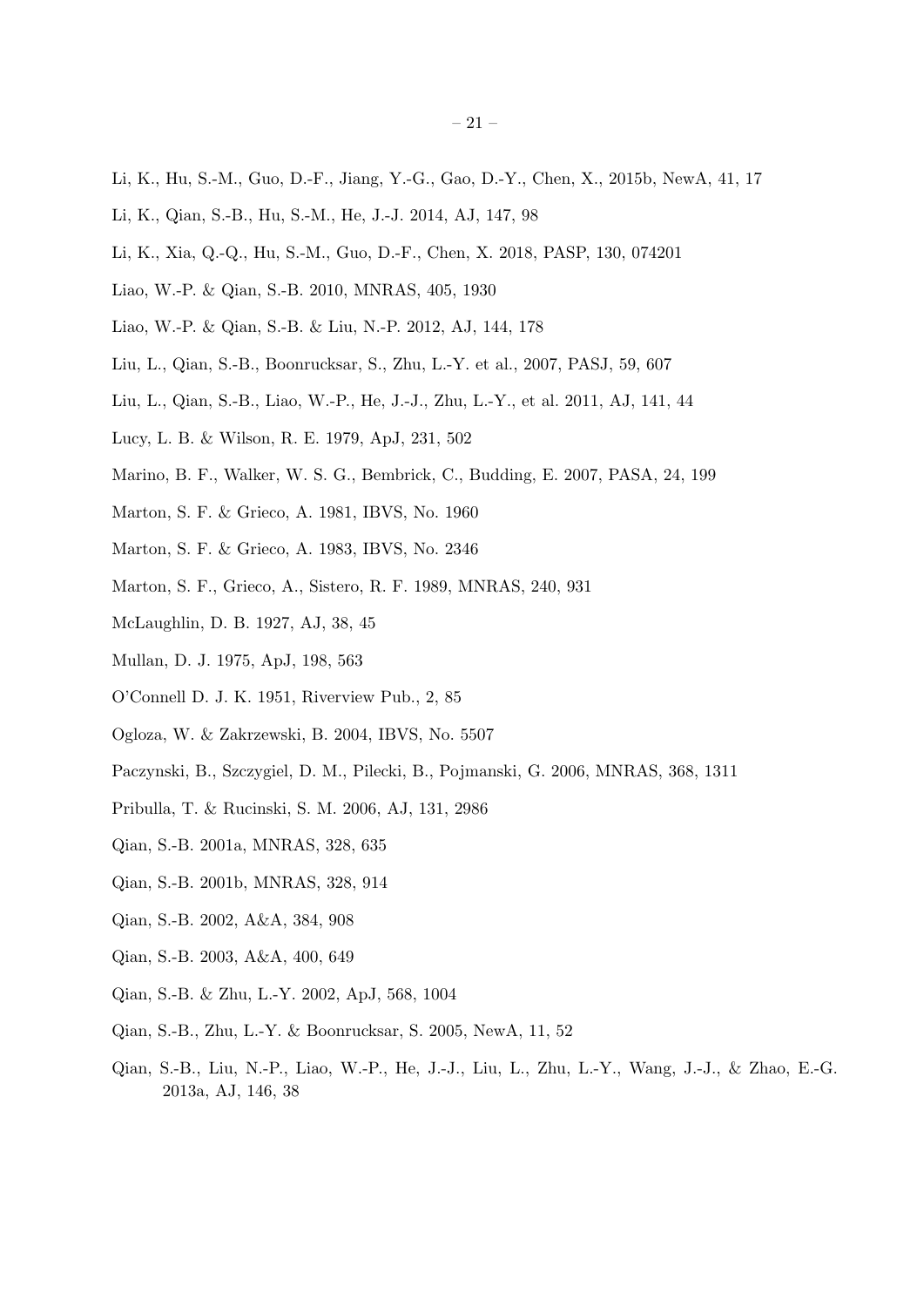- Qian, S.-B., Liu, N.-P., Li, K., He, J.-J., Zhu, L.-Y., Zhao, E.-G., et al. 2013b, ApJS, 209, 13
- Qian, S.-B., Wang, J.-J., Zhu, L.-Y., Boonrucksar, S., et al. 2014a, ApJS, 212, 4
- Qian, S.-B., Zhou, X., Zola, S., Zhu, L.-Y., et al. 2014b, AJ, 148, 79
- Qian, S.-B., Han, Z.-T., Zhang, B., Zejda, M., Michel, R., Zhu, L.-Y., Zhao, E.-G., Liao, W.-P., Tian, X.-M., Wang, Z.-H., 2017a, ApJ, 848, 131
- Qian, S.-B., He, J.-J., Zhang, J., Zhu, L.-Y., Shi, X.-D., Zhao, E.-G., Zhou, X. 2017b, RAA, 17, 87
- Qian, S.-B., Zhang, J., He, J.-J., Zhu, L.-Y., Zhao, E.-G., Shi, X.-D.,Zhou, X., Han, Z.-T. 2018, ApJS, 235, 5
- Qian, S.-B., Zhu, L.-Y., Zola, S., Liao, W.-P., et al. 2009a, ApJ, 695, L163
- Qian, S.-B., Dai, Z.-B., Liao, W.-P., Zhu, L.-Y., et al. 2009b, ApJ, 706, L96
- Qian, S.-B., Han, Z.-T., Soonthornthum, S., Zhu, L.-Y., et al. 2016, ApJ, 817, 151
- Rahunen, T. 1981, A&A, 102, 81
- Rovithis-Livaniou, H., Kranidiotis, A. N., Rovithis, P., Athanassiades, G. 2000, A&A, 354, 904
- Rucinski, S. M. & Lu, W. 1999, AJ, 118, 2451
- Rucinski, S. M., Pribulla, T. & van Kerkwijk, M. H. 2007, 134, 2353
- Russo, G., Vittone, A. A., Milano, L. 1984, A&AS, 57, 69
- Schmidtke, P. C., Cowley, A. P., Frattare, L. M., Mcgrath, T. K., et al. 1994, PASP, 106, 843
- Smith, R. C. 1984, Q. JI R. Astro. Soc., 25, 405
- Terrell, D. & Wilson, R. E. 2005, Ap&SS, 296, 221
- Tian, X.-M., Zhu, L.-Y., Qian, S.-B., Li, L.-J., Jiang, L.-Q. 2018, RAA, 18, 20
- Van Hamme, W. 1993, AJ, 106, 2096
- Van Hamme, W. & Wilson, R. E. 2007, ApJ, 661, 1129
- Vilhu, O. 1981, Ap&SS, 78, 401
- Vilhu, O. 1982, A&A, 109, 17
- Wang, J.-J., Qian, S.-B., He, J.-J., Li, L.-J., Zhao, E.-G. 2014, AJ, 148, 95
- Wang, J.-J., Jiang, L.-Q., Zhang, B., Zhao, S.-Q., Yu, J. 2017, PASP, 129, 982, pp. 124202